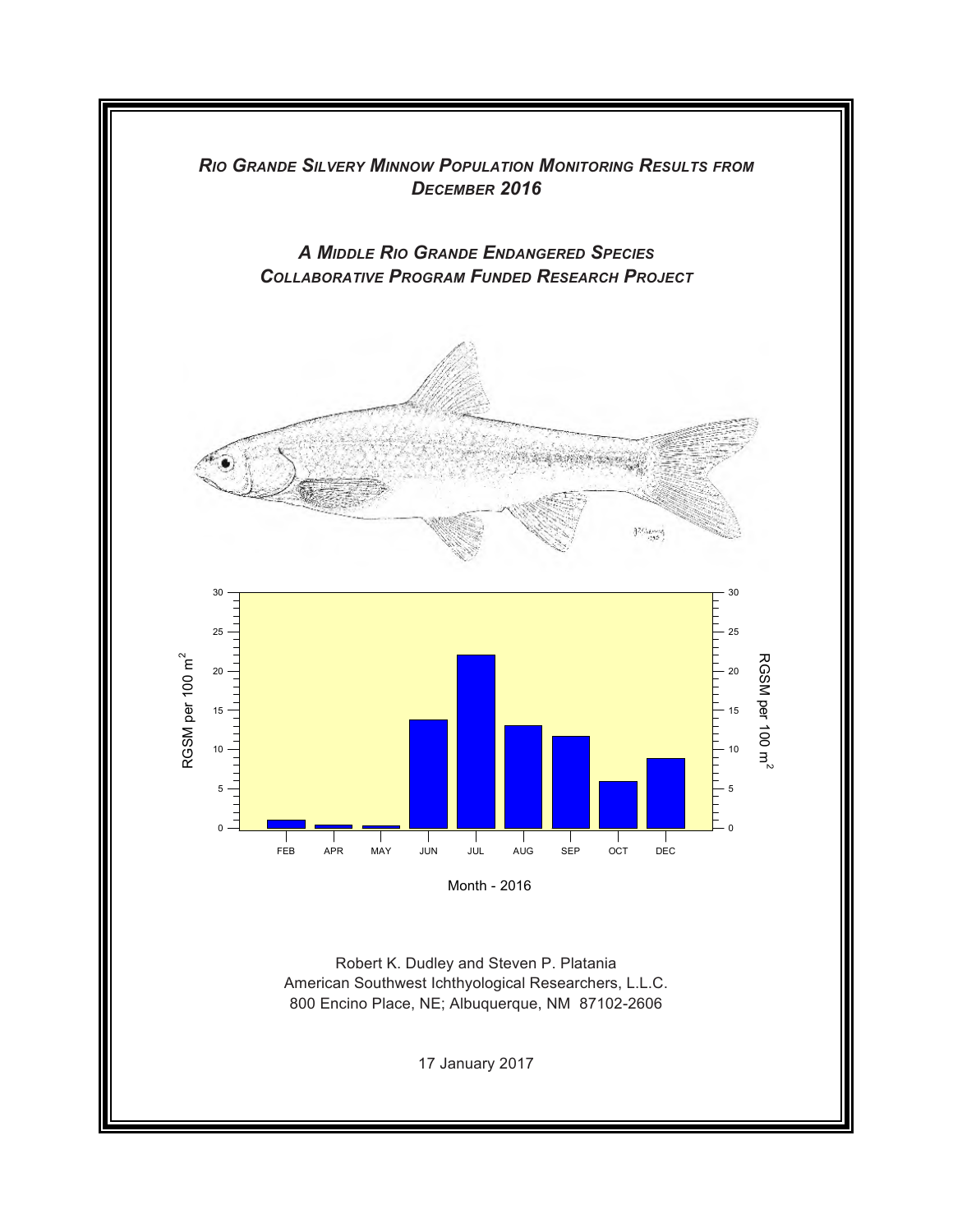# *RIO GRANDE SILVERY MINNOW POPULATION MONITORING RESULTS FROM DECEMBER 2016*

# *A MIDDLE RIO GRANDE ENDANGERED SPECIES COLLABORATIVE PROGRAM FUNDED RESEARCH PROJECT*

**Contract GS-10F-0249X:**

## **Order R15PD00171**

U.S. Bureau of Reclamation Albuquerque Area Office 555 Broadway NE, Suite 100 Albuquerque, NM 87102-2352

submitted to:

U. S. Bureau of Reclamation Albuquerque Area Office 555 Broadway NE, Suite 100 Albuquerque, NM 87102-2352

Robert K. Dudley and Steven P. Platania American Southwest Ichthyological Researchers, L.L.C. 800 Encino Place, NE; Albuquerque, NM 87102-2606

17 January 2017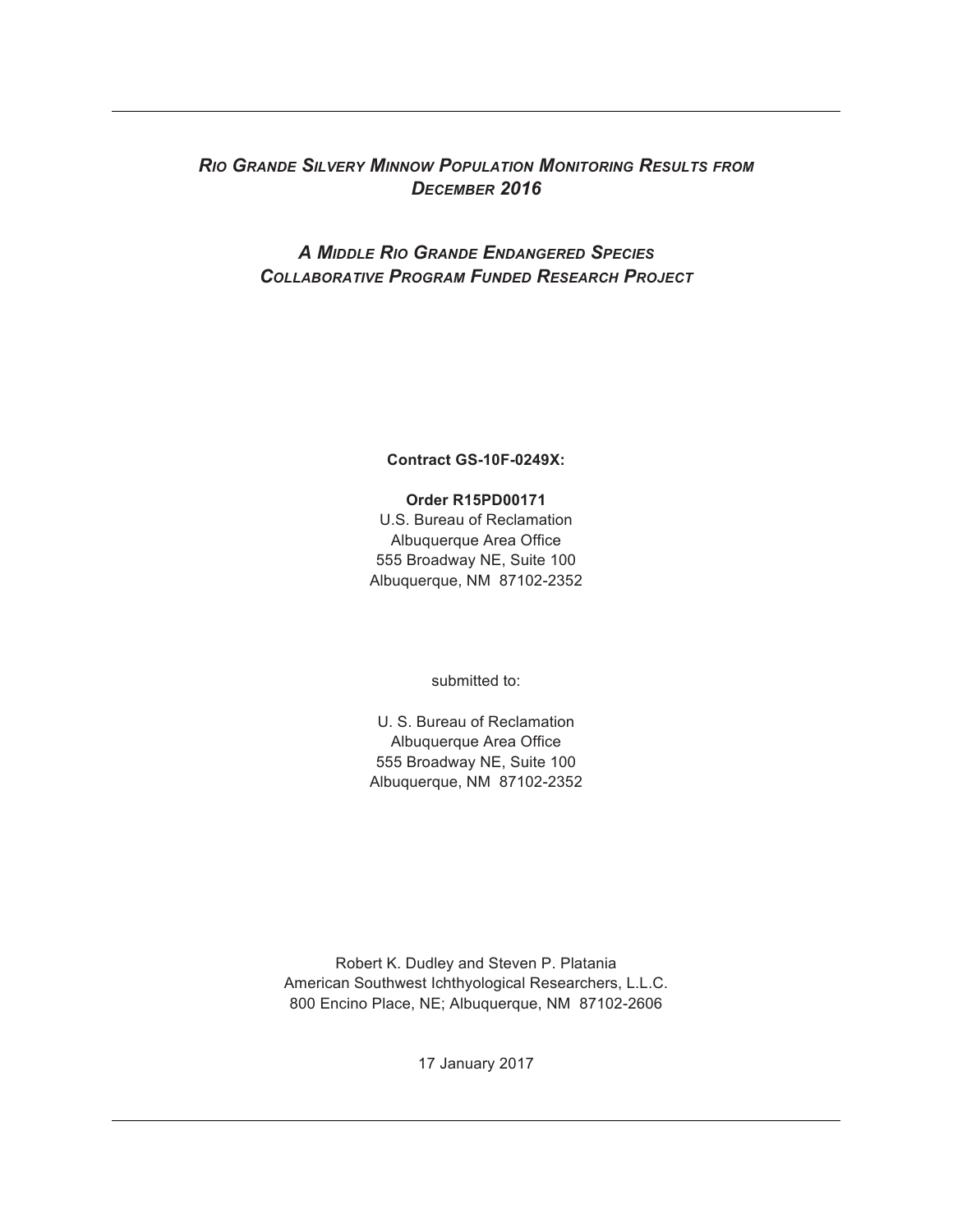## **SUMMARY OF DECEMBER 2016 POPULATION MONITORING**

The December population monitoring efforts were conducted at 20 sites throughout the Middle Rio Grande. Five sites were located in the Angostura Reach, six sites in the Isleta Reach, and nine sites in the San Acacia Reach. A list of collection localities is appended (Table A). Adult and juvenile fish were obtained by rapidly drawing a 3.1 m x 1.8 m small mesh  $(3/16<sup>th</sup>$  inch) seine through discrete mesohabitats. Larval fish were also collected with a 1.0 m x 1.0 m fine mesh ( $1/16<sup>th</sup>$  inch) seine in all seasons except winter. All fishes were identified to species and enumerated. We used length-age relationships to assign ages (i.e., age-0, age-1, and age-2+) to all Rio Grande Silvery Minnow collected. Age-0 individuals are, however, only present after annual spring spawning occurs (ca. May–June). Figures illustrating fish densities (i.e., fish per 100 m<sup>2</sup>) were prepared for the ten focal species to facilitate comparisons across reaches.

During December, sampling covered 11,928.5  $m^2$  (surface area) of water and yielded 2,042 fish. Cumulative fish density during December was 17.1 individuals/100  $m<sup>2</sup>$  sampled. The three most common species were Rio Grande Silvery Minnow ( $n = 1,061$ ), Red Shiner ( $n = 648$ ), and Flathead Chub ( $n =$ 124). The 20 sampling sites yielded a total of 11 fish species. Rio Grande Silvery Minnow was present in 170 of the 220 seine hauls that yielded fish. We collected Rio Grande Silvery Minnow at 19 of the 20 sampling sites, and its overall density was 8.89 ( $n = 1,061$ ) individuals/100  $m<sup>2</sup>$  sampled. Densities of unmarked and marked individuals were 8.71 (n = 1.039) and 0.18 (n = 22) individuals/100 m<sup>2</sup> sampled, respectively. Densities of age-0, age-1, and age-2+ individuals were 8.50 ( $n = 1,014$ ), 0.29 ( $n = 35$ ), and 0.10 (n = 12) individuals/100  $m^2$  sampled, respectively.

Rio Grande Silvery Minnow that were stocked during autumn 2015 (ca. 200,000; Thomas P. Archdeacon, New Mexico Fish and Wildlife Conservation Office, pers. comm.) resulted in modest densities of this species during the winter of 2015/2016. However, the overwinter mortality of Rio Grande Silvery Minnow resulted in substantial losses of individuals from December 2015 to May 2016. The abundance of this species increased substantially in June and July, following elevated flows and spawning during spring. Densities of age-0 Rio Grande Silvery Minnow were much higher in December 2016 than in other December collections taken during recent years. Ensuring elevated and extended spring flows will be crucial for the successful survival of Rio Grande Silvery Minnow during 2017.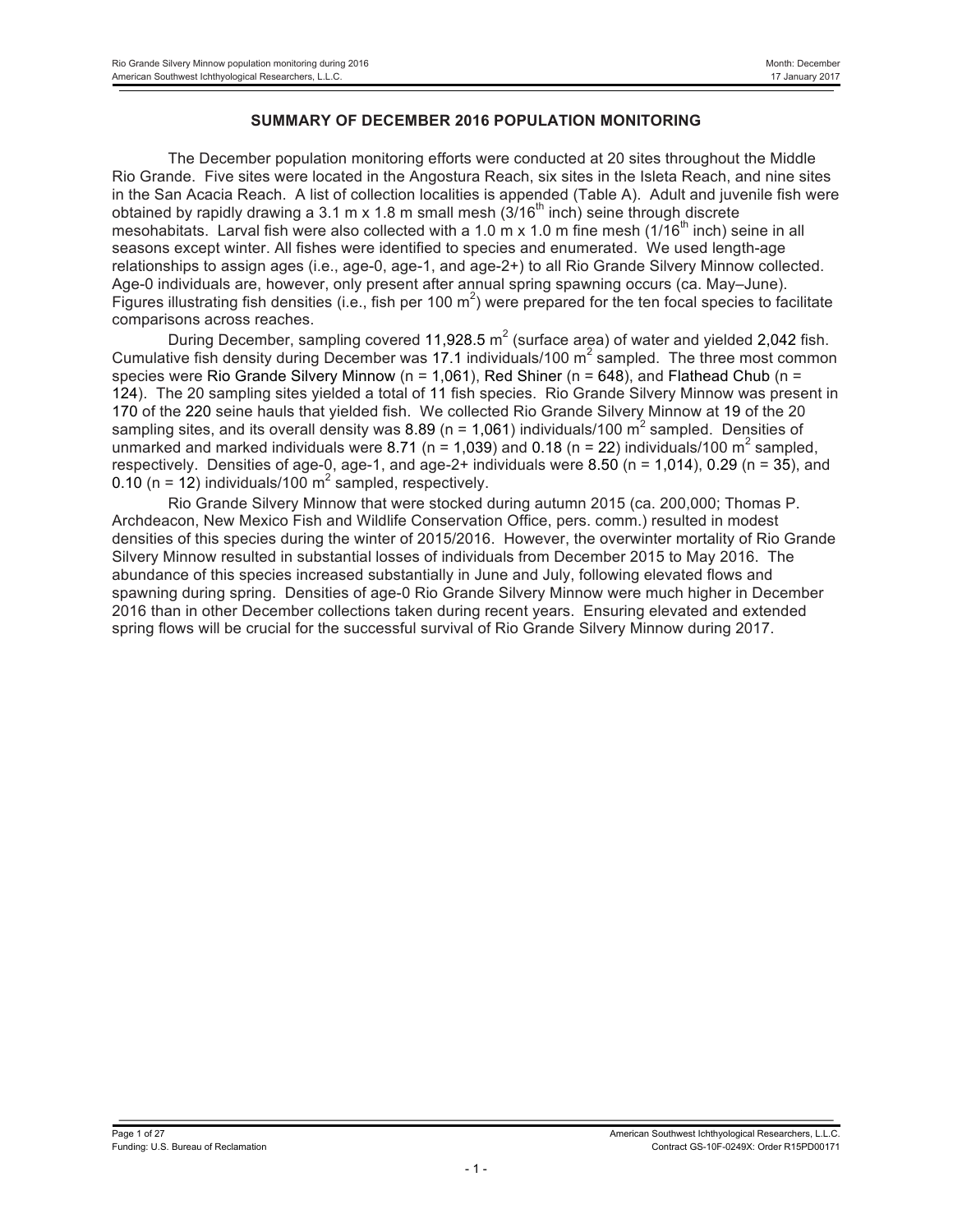## **DECEMBER 2016 POPULATION MONITORING BY RIVER REACH**

#### *Angostura Reach*

Mean daily discharge in the Angostura Reach (Rio Grande at Albuquerque, NM; USGS Gage 8330000) averaged 668.1 and ranged from 479 to 805 cfs from 16 November to 15 December. Water temperatures ranged from 4.4 to 6.0  $^{\circ}$ C during the Angostura Reach sampling efforts (ca. 0830–1530 h). Secchi disk measurements of water clarity ranged from 10 to 70 cm.

Sampling for fishes in the Angostura Reach during December yielded 381 individuals with a cumulative fish density of 12.8 individuals/100  $m^2$  sampled. The overall sampling effort in the Angostura Reach covered 2,967.3  $m^2$  (surface area) of water. Densities of all fish species combined ranged from 0.0 to 53.1 individuals per 100  $m^2$  at the five sampling sites. In December, there were 8 fish species collected in the Angostura Reach. Rio Grande Silvery Minnow was the most abundant taxon (n = 294), followed by Red Shiner ( $n = 51$ ), and Flathead Chub ( $n = 20$ ). Densities of Rio Grande Silvery Minnow ranged from 0.0 to 41.6 individuals per 100 m<sup>2</sup>. Rio Grande Silvery Minnow (n = 294) was present in 28 of the 38 seine hauls that yielded fish during December.

#### *Isleta Reach*

In the Isleta Reach, mean daily discharge (Rio Grande at Isleta Lakes near Isleta, NM; USGS Gage 08354900) averaged 671.9 and ranged from 532 to 817 cfs from 16 November to 15 December. Water temperatures ranged from 7.8 to 9.4  $^{\circ}$ C throughout the sampling localities during the day (ca. 0930–1600 h). Secchi disk measurements ranged from 8 to 15 cm during sampling.

Isleta Reach population monitoring efforts produced 1,107 individuals in December with a cumulative fish density of 31.2 individuals/100  $m^2$  sampled. The total sampling effort in the Isleta Reach during December covered 3,548.8  $m^2$  (surface area) of water. Fish densities (all species combined) at the six sites ranged from 11.2 to 56.4 individuals per 100  $m^2$  sampled. There were 8 fish species collected in the Isleta Reach during December. Red Shiner was the most abundant taxon ( $n = 492$ ), followed by Rio Grande Silvery Minnow ( $n = 471$ ), and Western Mosquitofish ( $n = 77$ ). Densities of Rio Grande Silvery Minnow ranged from 5.8 to 29.0 individuals per 100  $\text{m}^2$ . Rio Grande Silvery Minnow (n = 471) was present in 72 of the 89 seine hauls that yielded fish during December.

#### *San Acacia Reach*

Mean daily discharge at San Acacia (Rio Grande Floodway at San Acacia, NM; USGS Gage 08354900) from 16 November to 15 December was generally higher (average = 701.7; range = 554–780 cfs) as compared to San Marcial (Rio Grande Floodway at San Marcial, NM; USGS Gage 08358400) during the same period (average = 452.3; range = 300–788 cfs). Water temperatures in December for the San Acacia Reach ranged from 4.0 to 8.2  $^{\circ}$ C (ca. 0930–1600 h). Water clarity was generally lower in this reach (Secchi disk range = 3–10 cm) compared to the two upstream reaches.

Population monitoring efforts in the San Acacia Reach during December yielded 554 individuals with a cumulative fish density of 10.2 individuals per 100  $m^2$  sampled. Sampling in the San Acacia Reach covered an area of  $5,412.5$  m<sup>2</sup> of water. Fish densities (all species combined) ranged from 2.7 to 30.5 individuals per 100  $m^2$  at the nine sites sampled in the San Acacia Reach. In December, there were 10 fish species collected in the San Acacia Reach. Rio Grande Silvery Minnow was the most abundant taxon (n = 296), followed by Red Shiner (n = 105), and Flathead Chub (n = 72). Densities of Rio Grande Silvery Minnow ranged from 0.2 to 12.6 individuals per 100 m<sup>2</sup>. Rio Grande Silvery Minnow (n = 296) was present in 70 of the 93 seine hauls that yielded fish during December.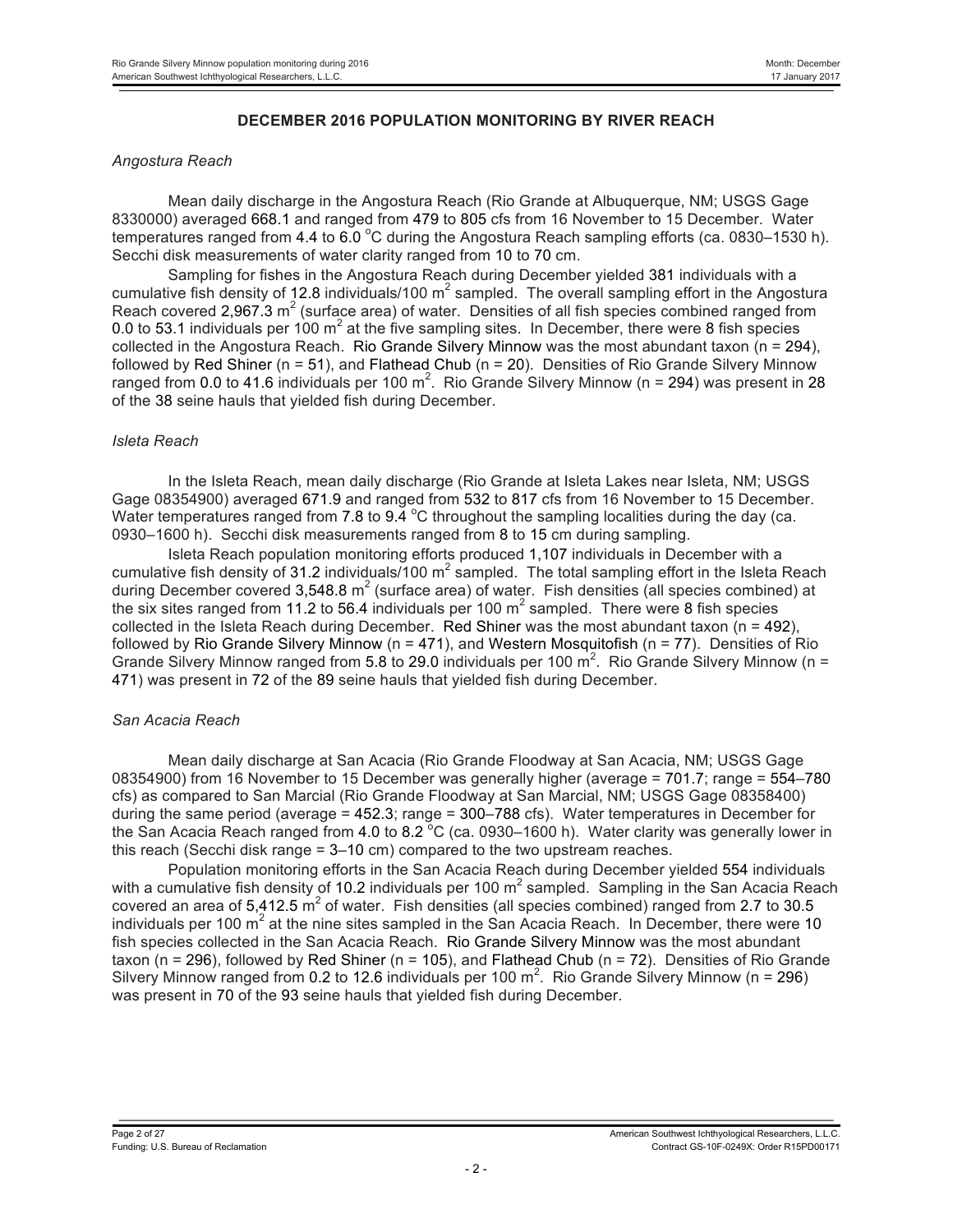

Figure 1. Map of the study area and sampling localities (numbered). Sampling locality information that corresponds with the numbered localities is provided in Appendix A (Table A).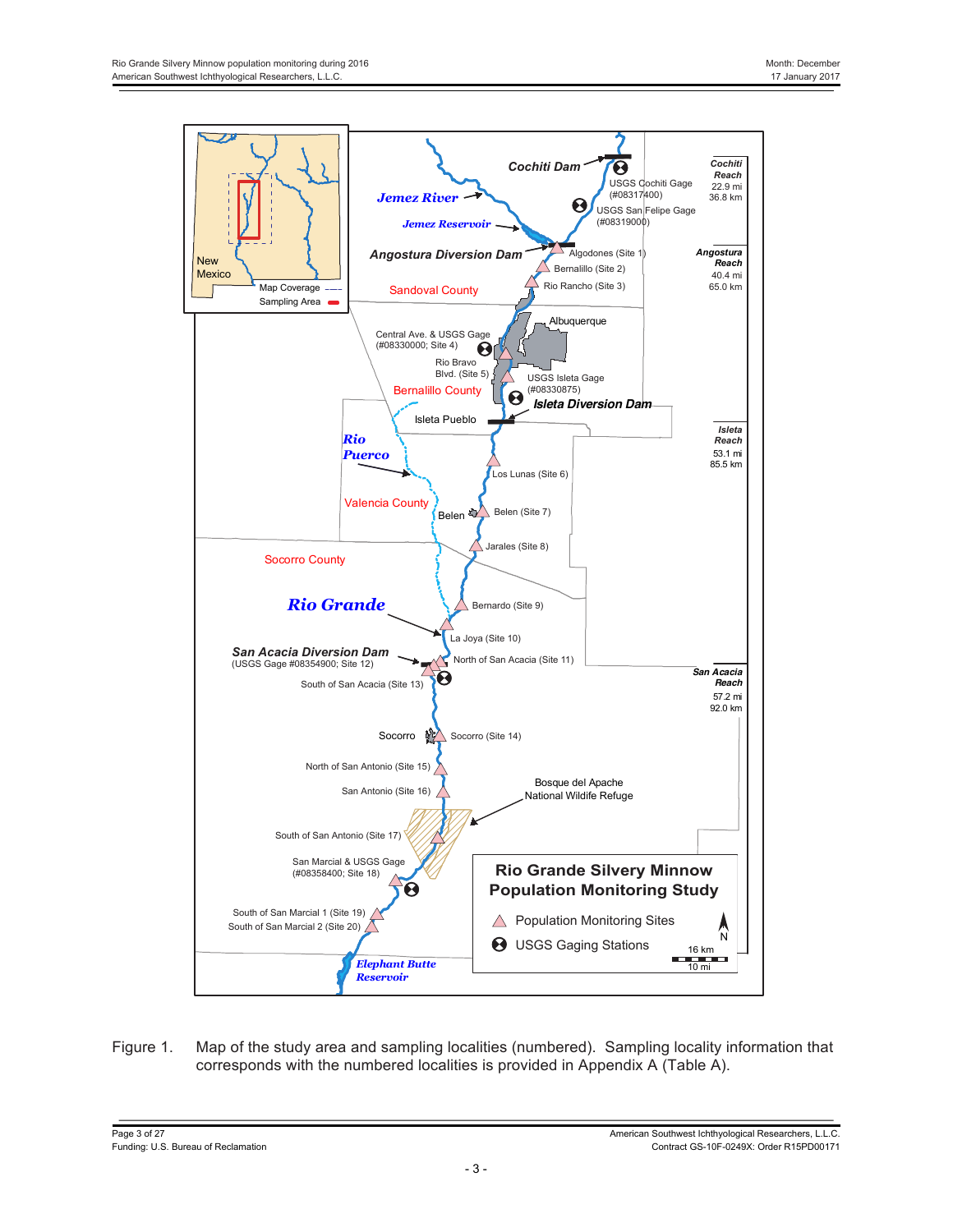

Figure 2. Rio Grande discharge from 1 January 2015 to 15 December 2016 at U.S. Geological Survey (USGS) gaging stations. The Otowi Bridge gage site is outside of the study area but is provided for reference. Discharge data are provisional and subject to change.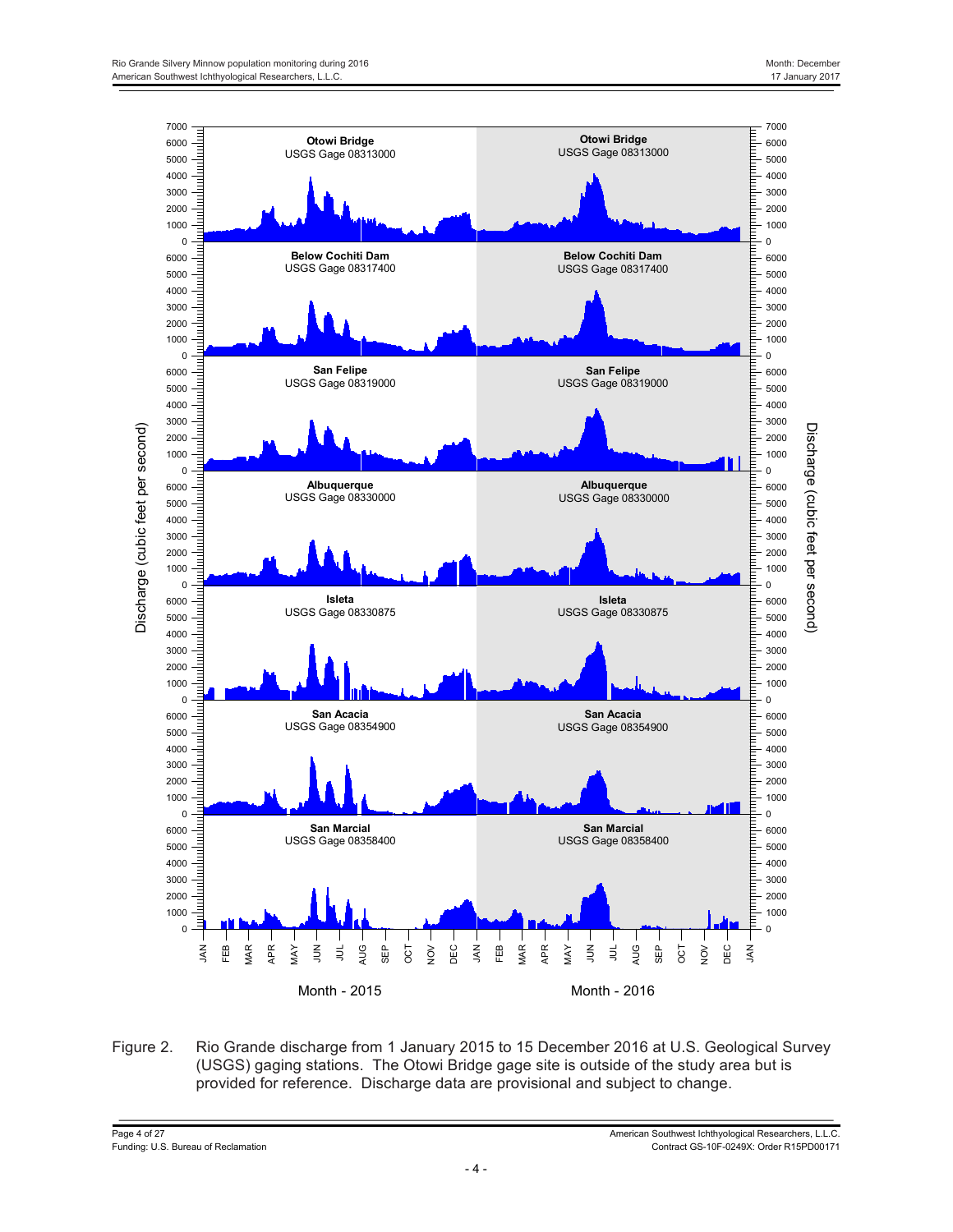#### Table 1. Scientific and common names and species codes of fish collected in the Middle Rio Grande since 1993.

| <b>Scientific Name</b>                               | <b>Common Name</b>              | Code     |
|------------------------------------------------------|---------------------------------|----------|
|                                                      |                                 |          |
| <b>Order Clupeiformes</b><br><b>Family Clupeidae</b> | herrings                        |          |
|                                                      |                                 |          |
|                                                      |                                 | (DORCEP) |
|                                                      |                                 | (DORPET) |
| <b>Order Cypriniformes</b>                           |                                 |          |
| <b>Family Cyprinidae</b>                             | carps and minnows               |          |
|                                                      |                                 |          |
|                                                      |                                 | (CAMANO) |
|                                                      |                                 | (CARAUR) |
|                                                      |                                 | (CYPLUT) |
|                                                      |                                 | (CYPCAR) |
|                                                      |                                 | (GILPAN) |
|                                                      |                                 | (HYBAMA) |
| Notemigonus crysoleucas Golden Shiner                |                                 | (NOTCRY) |
|                                                      |                                 | (PIMPRO) |
|                                                      |                                 | (PIMVIG) |
|                                                      |                                 | (PLAGRA) |
|                                                      |                                 | (RHICAT) |
| <b>Family Catostomidae</b>                           | <b>suckers</b>                  |          |
|                                                      |                                 | (CARCAR) |
| Catostomus commersonii  White Sucker <sup>1</sup>    |                                 | (CATCOM) |
|                                                      |                                 | (ICTBUB) |
| <b>Order Siluriformes</b>                            |                                 |          |
| <b>Family Ictaluridae</b>                            | <b>North American catfishes</b> |          |
|                                                      |                                 |          |
|                                                      |                                 | (AMEMEL) |
|                                                      |                                 | (AMENAT) |
|                                                      |                                 | (ICTFUR) |
|                                                      |                                 | (ICTPUN) |
|                                                      |                                 | (PYLOLI) |
| <b>Order Salmoniformes</b>                           |                                 |          |
| <b>Family Salmonidae</b>                             | trouts and salmons              |          |
|                                                      |                                 | (ONCMYK) |
|                                                      |                                 | (SALTRU) |
|                                                      |                                 |          |
| <b>Order Cyprinodontiformes</b>                      |                                 |          |
| <b>Family Poeciliidae</b>                            | livebearers                     |          |
|                                                      |                                 | (GAMAFF) |
|                                                      |                                 |          |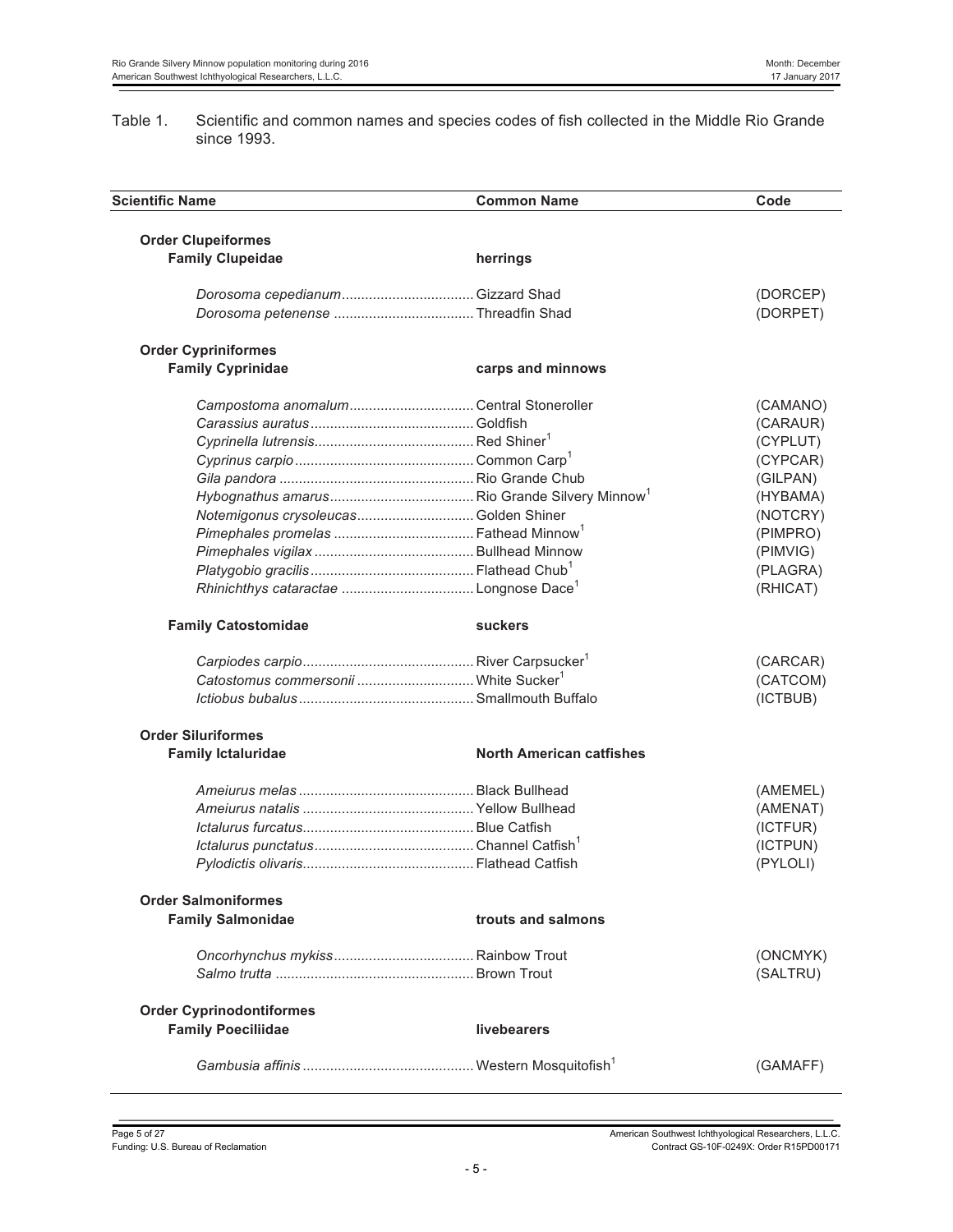Table 1. Scientific and common names and species codes of fish collected in the Middle Rio Grande since 1993 (continued).

| <b>Scientific Name</b>      | <b>Common Name</b> | Code     |
|-----------------------------|--------------------|----------|
| <b>Order Perciformes</b>    |                    |          |
| <b>Family Moronidae</b>     | temperate basses   |          |
|                             |                    | (MORCHR) |
|                             |                    | (MORSAX) |
| <b>Family Centrarchidae</b> | sunfishes          |          |
|                             |                    | (LEPCYA) |
|                             |                    | (LEPMAC) |
|                             |                    | (LEPMEG) |
|                             |                    | (MICDOL) |
|                             |                    | (MICSAL) |
|                             |                    | (POMANN) |
|                             |                    | (POMNIG) |
| <b>Family Percidae</b>      | perches            |          |
|                             |                    | (PERFLA) |
|                             |                    | (PERMAC) |
|                             |                    | (SANVIT) |

 $1 =$  Focal taxa were the most abundant species from recent Middle Rio Grande collections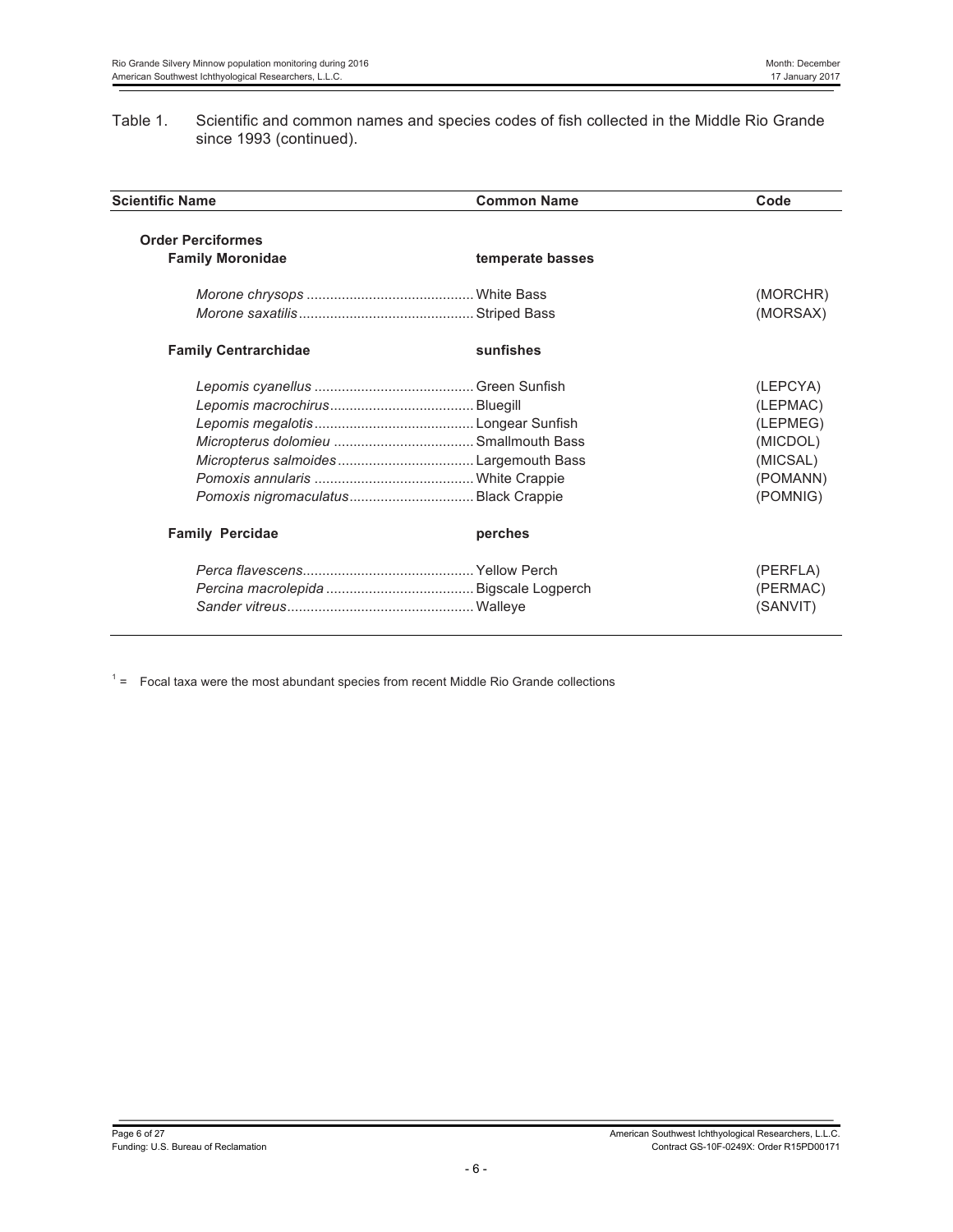## Table 2. Summary of the December 2016 Rio Grande Silvery Minnow population monitoring results (species list is based on fish collected since 1993).

| <b>FAMILY</b>         | <b>SPECIES</b><br><b>COMMON NAME</b> | <b>RESIDENCE</b><br><b>STATUS<sup>1</sup></b> | <b>TOTAL NUMBER</b><br>OF SPECIMENS | PERCENT (%)<br>OF TOTAL | <b>FREQUENCY OF</b><br>OCCURRENCE <sup>2</sup> | % FREQUENCY<br>OCCURRENCE <sup>2</sup> |
|-----------------------|--------------------------------------|-----------------------------------------------|-------------------------------------|-------------------------|------------------------------------------------|----------------------------------------|
|                       |                                      |                                               |                                     |                         |                                                |                                        |
| Clupeidae             | Gizzard Shad                         | N                                             |                                     |                         |                                                |                                        |
| Clupeidae             | <b>Threadfin Shad</b>                | $\mathbf{I}$                                  |                                     |                         |                                                |                                        |
| Cyprinidae            | <b>Central Stoneroller</b>           |                                               |                                     |                         |                                                |                                        |
| Cyprinidae            | Goldfish                             | п                                             |                                     |                         |                                                |                                        |
| Cyprinidae            | <b>Red Shiner</b>                    | N                                             | 648                                 | 31.73                   | 16                                             | 80                                     |
| Cyprinidae            | Common Carp                          | ı                                             | 32                                  | 1.57                    | 10                                             | 50                                     |
| Cyprinidae            | Rio Grande Chub                      | N                                             |                                     |                         |                                                |                                        |
| Cyprinidae            | Rio Grande Silvery Minnow            | N                                             | 1,061                               | 51.96                   | 19                                             | 95                                     |
| Cyprinidae            | Golden Shiner                        | I                                             |                                     |                         |                                                |                                        |
| Cyprinidae            | <b>Fathead Minnow</b>                | N                                             | 12                                  | 0.59                    | 6                                              | 30                                     |
| Cyprinidae            | <b>Bullhead Minnow</b>               | $\overline{1}$                                | 10                                  | 0.49                    | 3                                              | 15                                     |
| Cyprinidae            | Flathead Chub                        | N                                             | 124                                 | 6.07                    | 14                                             | 70                                     |
| Cyprinidae            | Longnose Dace                        | N                                             | $\overline{2}$                      | 0.10                    | $\overline{2}$                                 | 10                                     |
| Catostomidae          | River Carpsucker                     | N                                             | 9                                   | 0.44                    | 6                                              | 30                                     |
| Catostomidae          | <b>White Sucker</b>                  | $\overline{1}$                                | 1                                   | 0.05                    | $\mathbf{1}$                                   | 5                                      |
| Catostomidae          | Smallmouth Buffalo                   | N                                             |                                     |                         |                                                |                                        |
| Ictaluridae           | <b>Black Bullhead</b>                | ı                                             |                                     |                         |                                                |                                        |
| Ictaluridae           | <b>Yellow Bullhead</b>               | п                                             |                                     |                         |                                                |                                        |
| Ictaluridae           | <b>Blue Catfish</b>                  | N                                             |                                     |                         |                                                |                                        |
| Ictaluridae           | <b>Channel Catfish</b>               | $\overline{\phantom{a}}$                      | 61                                  | 2.99                    | 12                                             | 60                                     |
| Ictaluridae           | <b>Flathead Catfish</b>              | N                                             |                                     |                         | L.                                             |                                        |
| Salmonidae            | <b>Rainbow Trout</b>                 | ı                                             |                                     |                         |                                                |                                        |
| Salmonidae            | <b>Brown Trout</b>                   | ı                                             |                                     |                         |                                                |                                        |
| Poeciliidae           | Western Mosquitofish                 |                                               | 82                                  | 4.02                    | $\overline{7}$                                 | 35                                     |
| Moronidae             | <b>White Bass</b>                    |                                               |                                     |                         |                                                |                                        |
| Moronidae             | <b>Striped Bass</b>                  | $\mathbf{I}$                                  |                                     |                         |                                                |                                        |
| Centrarchidae         | Green Sunfish                        | п                                             |                                     |                         |                                                |                                        |
| Centrarchidae         | Bluegill                             | N                                             |                                     |                         |                                                |                                        |
| Centrarchidae         | Longear Sunfish                      | I                                             |                                     |                         |                                                |                                        |
| Centrarchidae         | Smallmouth Bass                      |                                               |                                     |                         |                                                |                                        |
| Centrarchidae         | Largemouth Bass                      |                                               |                                     |                         |                                                |                                        |
| Centrarchidae         | White Crappie                        |                                               |                                     |                         |                                                |                                        |
| Centrarchidae         | <b>Black Crappie</b>                 |                                               |                                     |                         |                                                |                                        |
| Percidae              | <b>Yellow Perch</b>                  |                                               |                                     |                         |                                                |                                        |
| Percidae              | Bigscale Logperch                    |                                               |                                     |                         |                                                |                                        |
| Percidae              | Walleye                              |                                               |                                     |                         |                                                |                                        |
| <b>MONTHLY TOTALS</b> |                                      |                                               | 2.042                               | 100.00                  |                                                |                                        |

 $1$  N = native;  $1$  = introduced

<sup>2</sup> Frequency of occurrence values were based on 20 sampling sites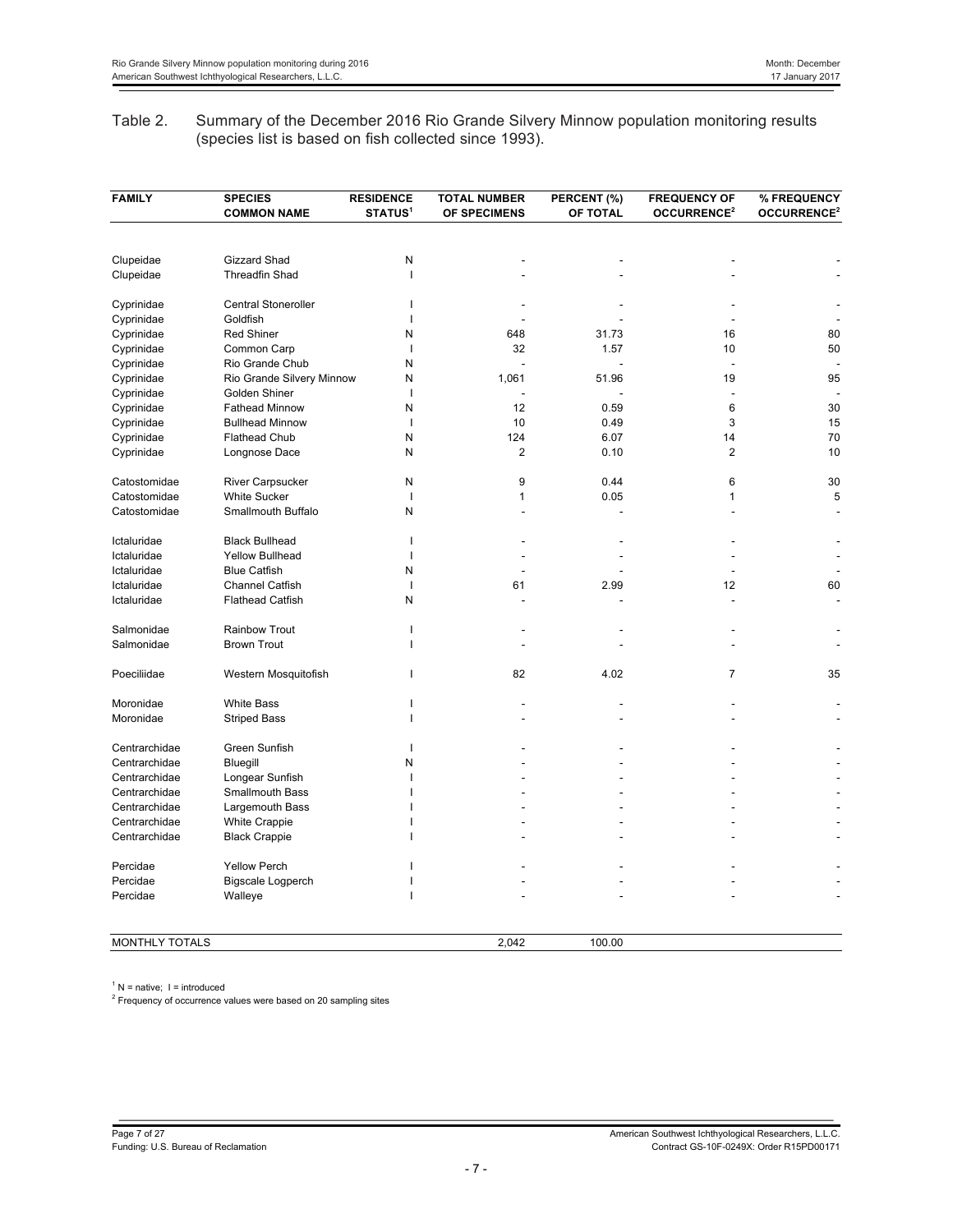## Table 3. Summary of the monthly catch of all fish species during 2016 (species list is based on fish collected since 1993).

| <b>FAMILY</b>  | <b>SPECIES COMMON NAME</b> | F<br>E<br>в  | A<br>P<br>R | M<br>А<br>Y | J<br>U<br>N | J<br>U<br>L    | A<br>U<br>G    | S<br>Е<br>P             | O<br>C<br>T    | D<br>E<br>C    | T<br>O<br>T<br>A<br>L |
|----------------|----------------------------|--------------|-------------|-------------|-------------|----------------|----------------|-------------------------|----------------|----------------|-----------------------|
|                |                            |              |             |             |             |                |                |                         |                |                |                       |
| Clupeidae      | Gizzard Shad               |              | 2           |             |             | 4              | 1              |                         |                |                | 7                     |
| Clupeidae      | <b>Threadfin Shad</b>      |              | Ĭ.          |             |             |                |                |                         |                |                | $\overline{0}$        |
| Cyprinidae     | Central Stoneroller        |              |             |             |             |                |                |                         |                |                | $\mathbf 0$           |
| Cyprinidae     | Goldfish                   |              |             |             |             |                |                |                         |                |                | $\overline{0}$        |
| Cyprinidae     | <b>Red Shiner</b>          | 362          | 1,054       | 1,218       | 439         | 699            | 1,678          | 524                     | 1,574          | 648            | 8,196                 |
| Cyprinidae     | Common Carp                | 3            | 5           | 3           | 71          | 1,232          | 530            | 54                      | 37             | 32             | 1,967                 |
| Cyprinidae     | Rio Grande Chub            |              | ÷,          | ÷           |             |                |                | ä,                      | ÷.             | L.             | $\mathbf 0$           |
| Cyprinidae     | Rio Grande Silvery Minnow  | 120          | 36          | 32          | 1,437       | 2,178          | 1,222          | 1,149                   | 584            | 1,061          | 7,819                 |
| Cyprinidae     | Golden Shiner              |              | J.          | ÷.          |             |                |                |                         |                |                | $\mathbf 0$           |
| Cyprinidae     | <b>Fathead Minnow</b>      | 8            | 11          | 8           | 70          | 52             | 115            | 6                       | 18             | 12             | 300                   |
| Cyprinidae     | <b>Bullhead Minnow</b>     | J.           | 5           | 9           | J.          | 1              | L,             | L,                      | $\overline{7}$ | 10             | 32                    |
| Cyprinidae     | <b>Flathead Chub</b>       | 73           | 174         | 313         | 248         | 268            | 388            | 179                     | 183            | 124            | 1,950                 |
| Cyprinidae     | Longnose Dace              | $\mathbf{1}$ | 8           | 181         | 272         | 142            | 166            | 68                      | 39             | $\overline{2}$ | 879                   |
| Catostomidae   | River Carpsucker           | $\mathbf{1}$ | 3           | 3           | 55          | 304            | 178            | 26                      | 9              | 9              | 588                   |
| Catostomidae   | <b>White Sucker</b>        | 1            | 4           | 654         | 32          | 157            | 64             | 6                       | 2              | 1              | 921                   |
| Catostomidae   | Smallmouth Buffalo         |              |             |             | l,          |                |                |                         |                |                | $\mathbf 0$           |
| Ictaluridae    | <b>Black Bullhead</b>      |              |             |             |             |                | L,             | $\overline{2}$          |                |                | $\overline{2}$        |
| Ictaluridae    | <b>Yellow Bullhead</b>     | J.           | L,          | L,          | 1           | 26             | 28             | $\overline{4}$          |                | L,             | 59                    |
| Ictaluridae    | <b>Blue Catfish</b>        |              | ÷,          | L,          | 1           | 9              | $\mathbf{1}$   | L,                      |                | L,             | 11                    |
| Ictaluridae    | <b>Channel Catfish</b>     | 34           | 52          | 127         | 82          | 137            | 1,085          | 305                     | 135            | 61             | 2,018                 |
| Ictaluridae    | <b>Flathead Catfish</b>    |              | 1           |             | Ĭ.          | 1              |                | $\overline{2}$          | 1              | L,             | 5                     |
|                |                            |              |             |             |             |                |                |                         |                |                |                       |
| Salmonidae     | <b>Rainbow Trout</b>       |              |             |             |             |                |                |                         |                |                | 0                     |
| Salmonidae     | <b>Brown Trout</b>         |              |             |             |             |                |                |                         |                |                | $\mathbf 0$           |
| Poeciliidae    | Western Mosquitofish       | 15           | 39          | 64          | 14          | 621            | 1,229          | 238                     | 206            | 82             | 2,508                 |
| Moronidae      | <b>White Bass</b>          |              |             |             |             |                |                |                         |                |                | $\overline{0}$        |
| Moronidae      | <b>Striped Bass</b>        |              |             |             |             |                |                |                         |                |                | $\mathbf 0$           |
| Centrarchidae  | Green Sunfish              |              |             | 1           | Ĭ.          | 1              | $\overline{2}$ |                         |                |                | 4                     |
| Centrarchidae  | Bluegill                   |              |             |             | 1           | L.             | J.             |                         |                |                | 1                     |
| Centrarchidae  | Longear Sunfish            |              |             |             |             | L,             | Ĭ.             |                         |                |                | $\mathbf 0$           |
| Centrarchidae  | Smallmouth Bass            |              |             | L.          | L.          | ÷              | L.             | ÷.                      |                | ÷              | $\mathbf 0$           |
| Centrarchidae  | Largemouth Bass            |              |             | L,          |             | 104            | 42             | $\overline{\mathbf{4}}$ | 3              |                | 153                   |
| Centrarchidae  | <b>White Crappie</b>       | 1            | L,          | 1           | L,          | 2              | 1              |                         |                |                | 5                     |
| Centrarchidae  | <b>Black Crappie</b>       |              |             |             |             | Ĭ.             |                |                         |                |                | $\overline{0}$        |
| Percidae       | <b>Yellow Perch</b>        |              |             |             |             | $\overline{c}$ | 1              |                         |                |                | 3                     |
| Percidae       | Bigscale Logperch          |              |             |             |             | $\mathbf{1}$   |                |                         |                |                | 1                     |
| Percidae       | Walleye                    |              |             |             |             |                |                |                         |                |                | $\overline{0}$        |
|                |                            |              |             |             |             |                |                |                         |                |                |                       |
| MONTHLY TOTALS |                            | 619          | 1,394       | 2,614       | 2,723       | 5,941          | 6,731          | 2,567                   | 2,798          | 2.042          | 27,429                |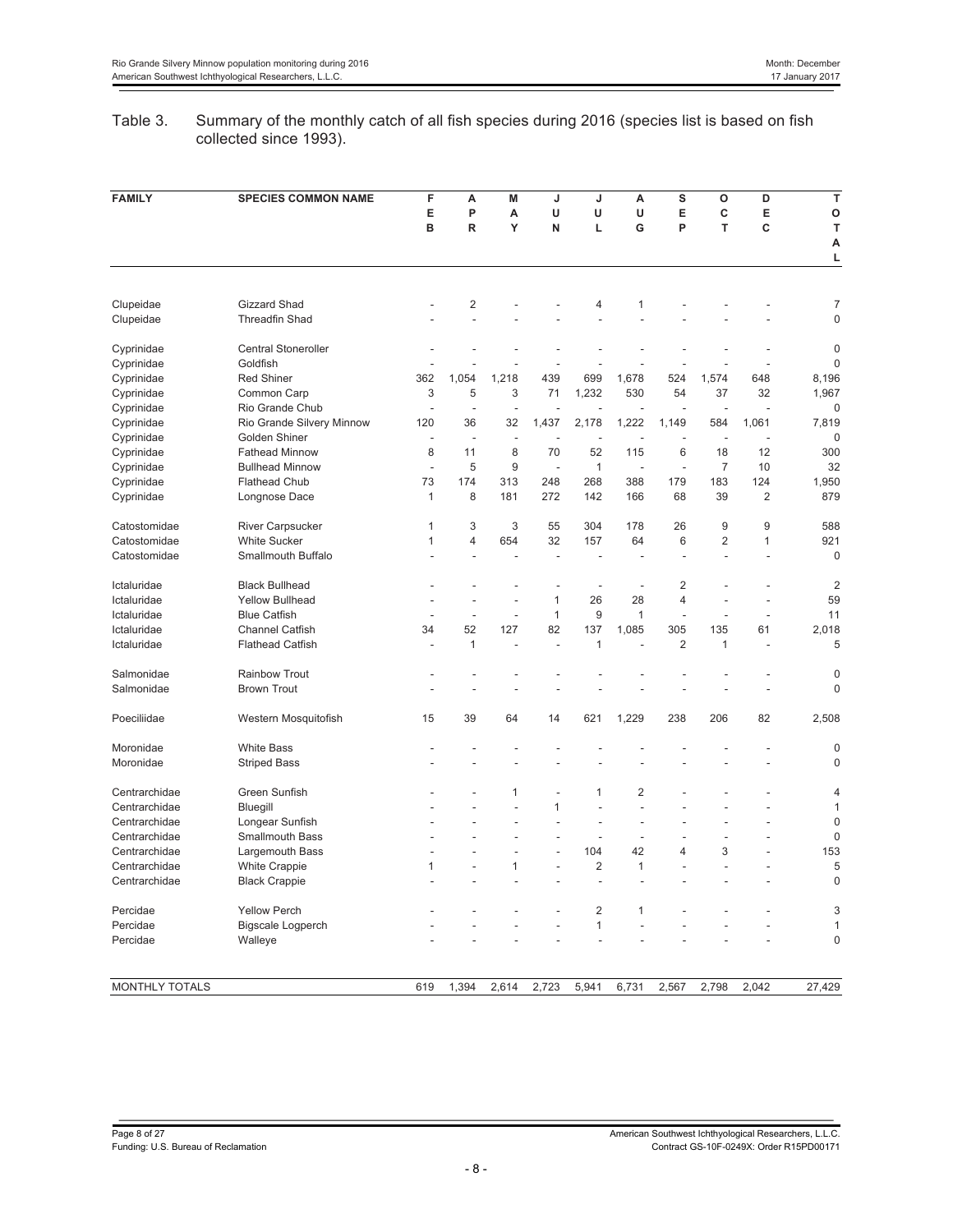## Table 4. Summary of the monthly catch of Rio Grande Silvery Minnow, by site and reach, during 2016. All marked individuals at a site are shown in parentheses (subset of the total).

| <b>REACH</b>         | <b>SITE</b>    | <b>SITE NAME</b>       | F                        | A                        | М                        | J                        | J      | А                        | S      | $\circ$                  | D      | T     |
|----------------------|----------------|------------------------|--------------------------|--------------------------|--------------------------|--------------------------|--------|--------------------------|--------|--------------------------|--------|-------|
|                      |                |                        | E                        | P                        | A                        | U                        | U      | U                        | E      | C                        | E      | O     |
|                      |                |                        | B                        | R                        | Y                        | N                        | L      | G                        | P      | T                        | C      | T     |
|                      |                |                        |                          |                          |                          |                          |        |                          |        |                          |        | A     |
|                      |                |                        |                          |                          |                          |                          |        |                          |        |                          |        | L     |
|                      |                |                        |                          |                          |                          |                          |        |                          |        |                          |        |       |
| Angostura            | 1              | Angostura Dam          |                          |                          |                          |                          |        | 15(0)                    |        |                          |        | 15    |
| Angostura            | 2              | Bernalillo             | $\overline{\phantom{a}}$ | 1(0)                     |                          | ä,                       | 144(0) | 199(0)                   | 4(0)   | 2(0)                     | 6(0)   | 356   |
| Angostura            | 3              | Rio Rancho             | ٠                        | $\overline{a}$           | 4(0)                     | 209(0)                   | 49(1)  | 21(0)                    | 47(0)  | 13(0)                    | 3(0)   | 346   |
| Angostura            | 4              | Central Ave.           | $\overline{\phantom{a}}$ | 4(0)                     | ÷,                       | 2(0)                     | 207(0) | 127(0)                   | 82(0)  | 25(0)                    | 260(1) | 707   |
| Angostura            | 5              | Rio Bravo Blvd.        | $\overline{\phantom{a}}$ | 2(0)                     | $\overline{a}$           | 42(0)                    | 69(0)  | 105(0)                   | 55(0)  | 39(0)                    | 25(0)  | 337   |
| Angostura Totals     |                |                        |                          | $\overline{7}$           | 4                        | 253                      | 469    | 467                      | 188    | 79                       | 294    | 1,761 |
| Isleta               | 6              | Los Lunas              |                          | $\overline{a}$           | 8(1)                     | 844(0)                   | 410(0) | 107(0)                   | 71(0)  | 139(0)                   | 59(0)  | 1,638 |
| Isleta               | $\overline{7}$ | Belen                  | 3(1)                     | 1(0)                     | 2(0)                     |                          | 224(0) | 59(0)                    | 132(0) | 15(0)                    | 42(0)  | 478   |
| Isleta               | 8              | Jarales                | 2(1)                     | $\overline{\phantom{a}}$ | ÷,                       | 228(0)                   | 21(0)  | 40(0)                    | 5(0)   | 1(0)                     | 102(0) | 399   |
| Isleta               | 9              | Bernardo               | 6(1)                     | 3(2)                     | 3(2)                     | 65(0)                    | 138(0) | 88(0)                    | 12(0)  | 12(0)                    | 37(0)  | 364   |
| Isleta               | 10             | La Joya                | 22(16)                   | 1(0)                     |                          |                          | 49(2)  | 83(0)                    | 72(0)  | 28(0)                    | 167(0) | 422   |
| Isleta               | 11             | North of San Acacia    | 1(0)                     | L,                       |                          |                          | 275(0) | 137(0)                   | 31(0)  | 1(0)                     | 64(0)  | 509   |
| <b>Isleta Totals</b> |                |                        | 34                       | 5                        | 13                       | 1,137                    | 1,117  | 514                      | 323    | 196                      | 471    | 3,810 |
| San Acacia           | 12             | San Acacia Dam         | 1(1)                     | 10(2)                    |                          |                          | 5(1)   | 38(0)                    | 162(0) | 46(0)                    | 1(0)   | 263   |
| San Acacia           | 13             | South of San Acacia    | 7(4)                     | 4(1)                     | 2(1)                     | 3(0)                     | 29(0)  | 82(0)                    | 33(0)  | 9(0)                     | 74(0)  | 243   |
| San Acacia           | 14             | Socorro                | 37(34)                   | 1(1)                     | $\overline{\phantom{a}}$ |                          | 42(0)  | 60(0)                    | 194(0) | 85(0)                    | 64(0)  | 483   |
| San Acacia           | 15             | North of San Antonio   | 6(4)                     | 7(5)                     | 1(1)                     | 43(1)                    | 218(2) | 1(0)                     | 105(0) | 98(0)                    | 27(0)  | 506   |
| San Acacia           | 16             | San Antonio            | 10(10)                   | $\overline{\phantom{a}}$ | $\overline{\phantom{a}}$ | $\overline{a}$           | 162(0) |                          | 51(0)  | 50(0)                    | 16(0)  | 289   |
| San Acacia           | 17             | South of San Antonio   | 3(2)                     | 1(1)                     | 5(4)                     | $\overline{\phantom{a}}$ | 84(0)  | $\overline{\phantom{a}}$ | 11(0)  | $\overline{\phantom{a}}$ | 11(1)  | 115   |
| San Acacia           | 18             | San Marcial            | 1(0)                     | $\overline{\phantom{a}}$ | 5(4)                     | 1(1)                     | 25(0)  | 48(0)                    | 49(0)  | 14(0)                    | 3(2)   | 146   |
| San Acacia           | 19             | South of San Marcial 1 | 14(13)                   | 1(1)                     | 2(2)                     | $\overline{\phantom{a}}$ | 24(0)  | 10(0)                    | 17(0)  | 5(0)                     | 51(5)  | 124   |
| San Acacia           | 20             | South of San Marcial 2 | 7(5)                     | L,                       |                          |                          | 3(0)   | 2(0)                     | 16(0)  | 2(0)                     | 49(13) | 79    |
| San Acacia Totals    |                |                        | 86                       | 24                       | 15                       | 47                       | 592    | 241                      | 638    | 309                      | 296    | 2,248 |
| MONTHLY TOTALS       |                |                        | 120                      | 36                       | 32                       | 1,437                    | 2,178  | 1,222                    | 1,149  | 584                      | 1,061  | 7,819 |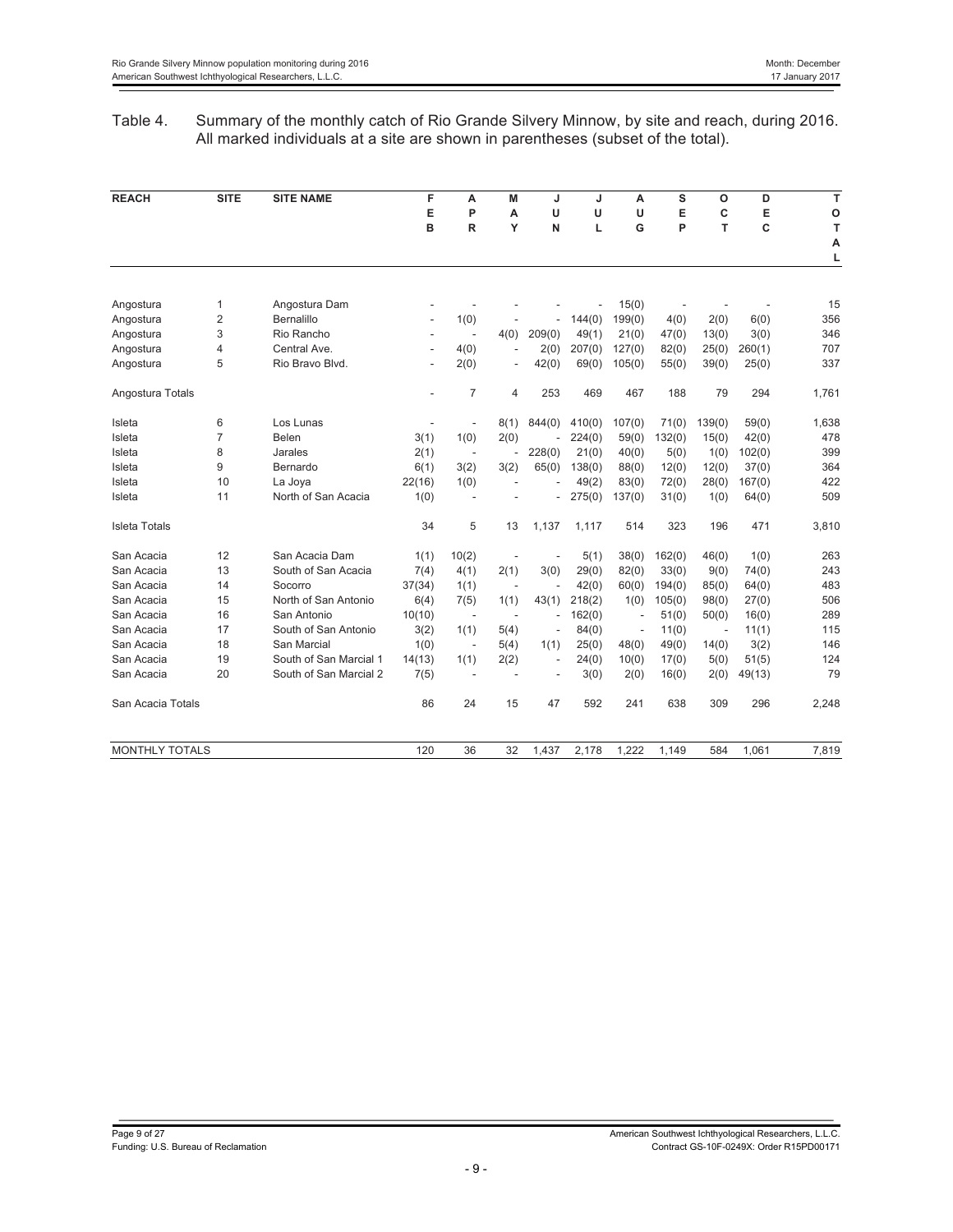

Figure 3. Fish densities from December 2016 for each focal species in the three reaches of the Middle Rio Grande (see Table 1 for fish species codes).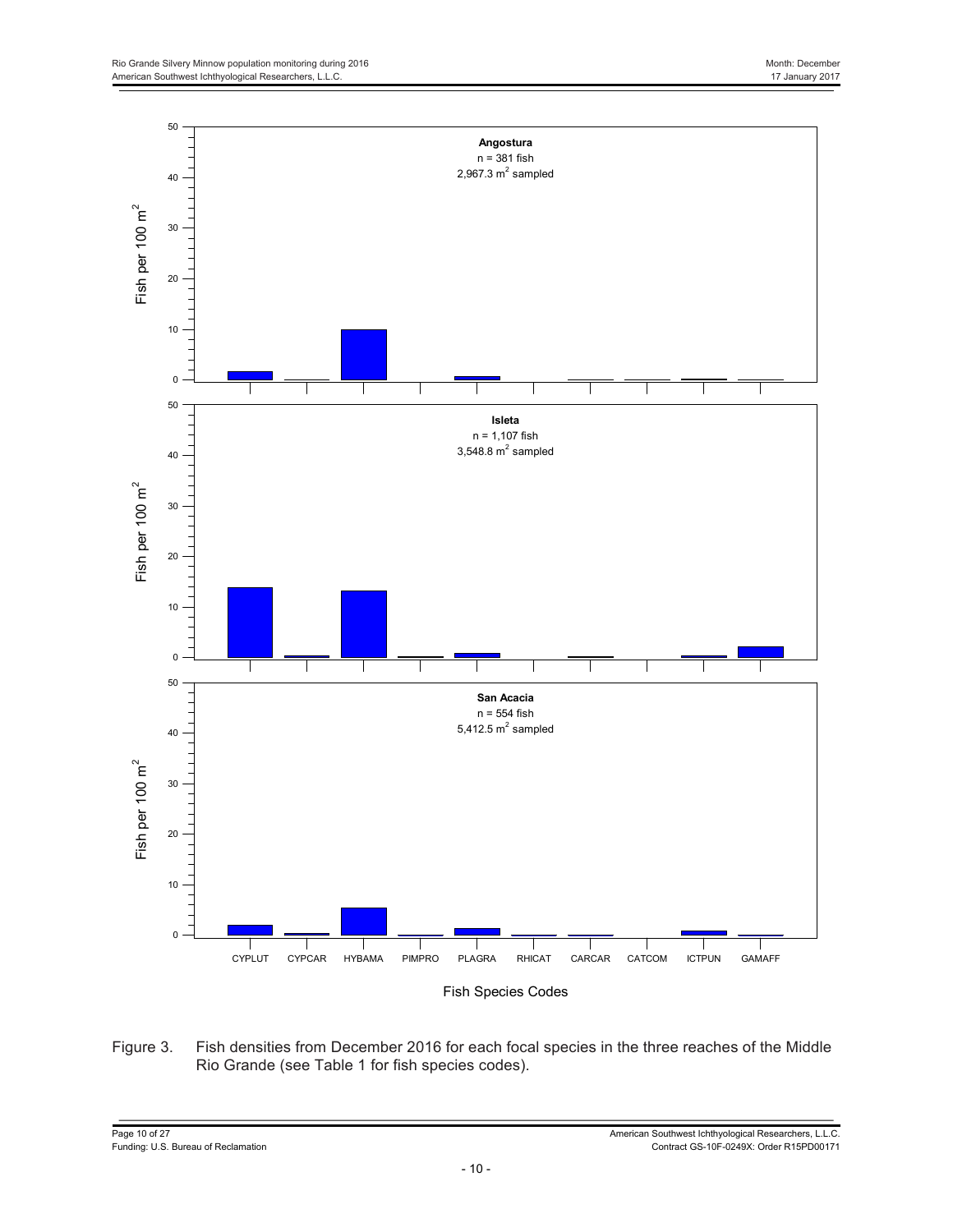

Figure 4. Catch rates for ten focal species from all reaches combined, and site-specific Rio Grande Silvery Minnow catch rates, during December 2016 (see Table 1 for fish species codes).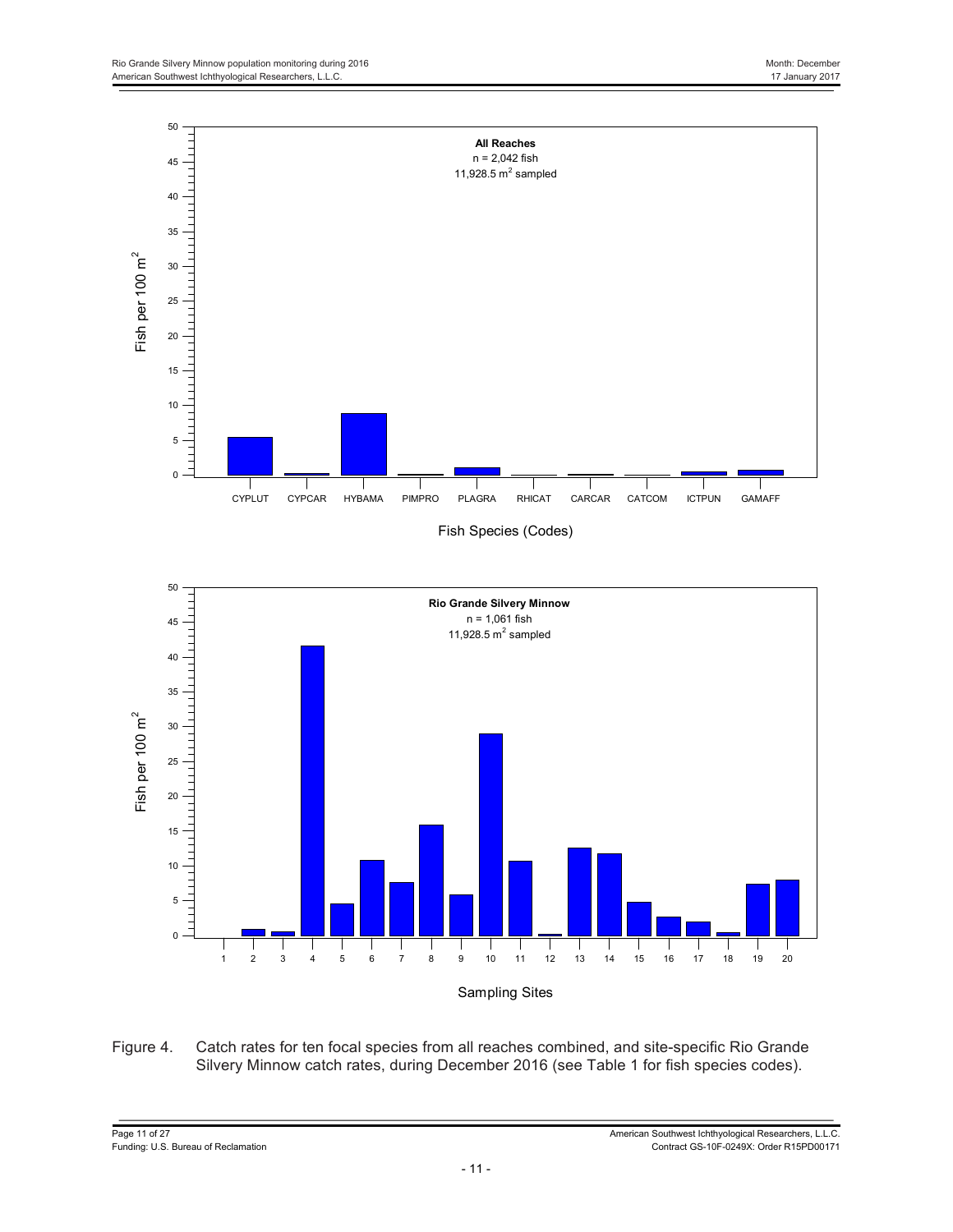

Figure 5. Inter-month fluctuations in densities of Rio Grande Silvery Minnow (all age-classes and age-0 only) during 2016.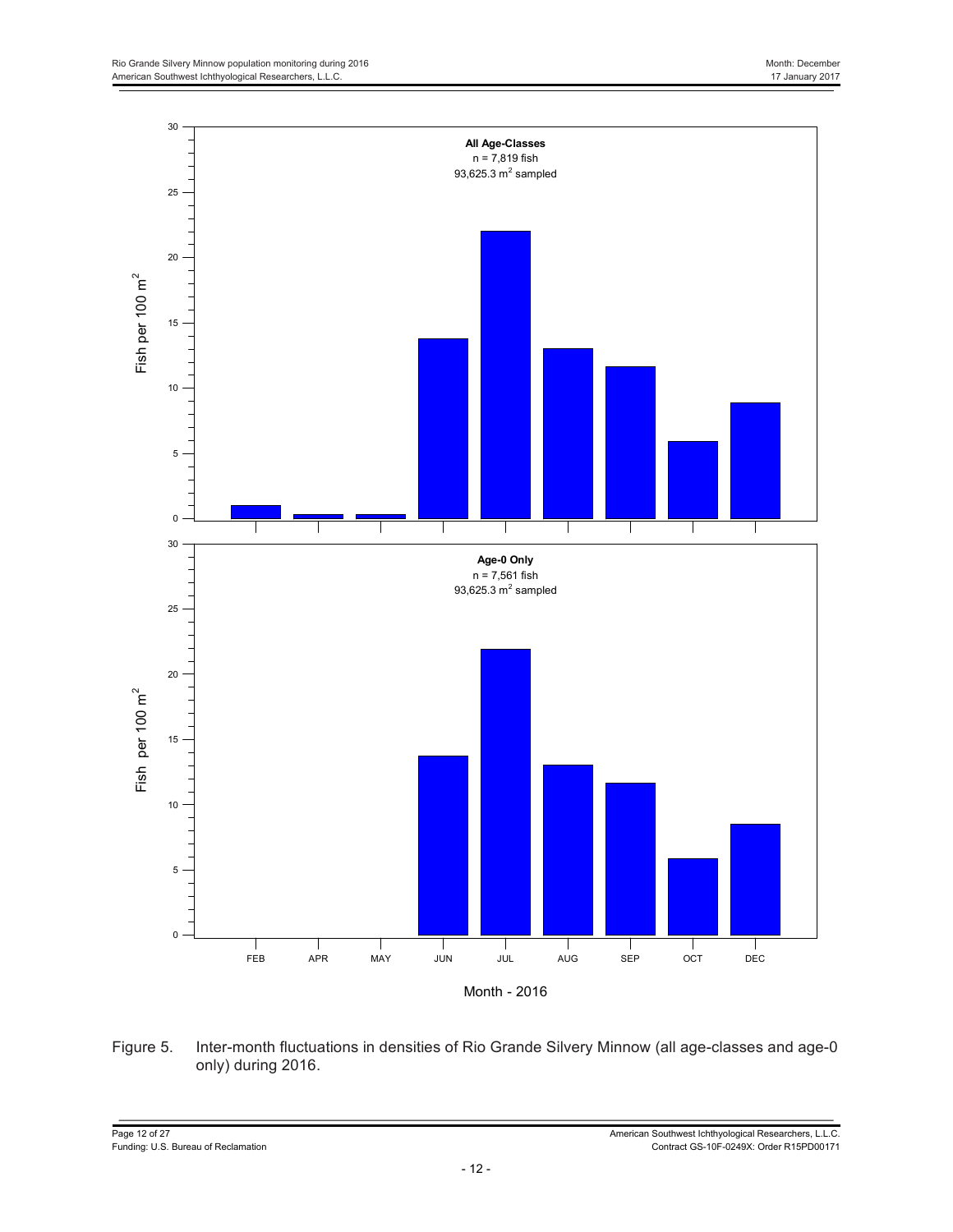APPENDIX A.

Collection localities of the Rio Grande Silvery Minnow population monitoring study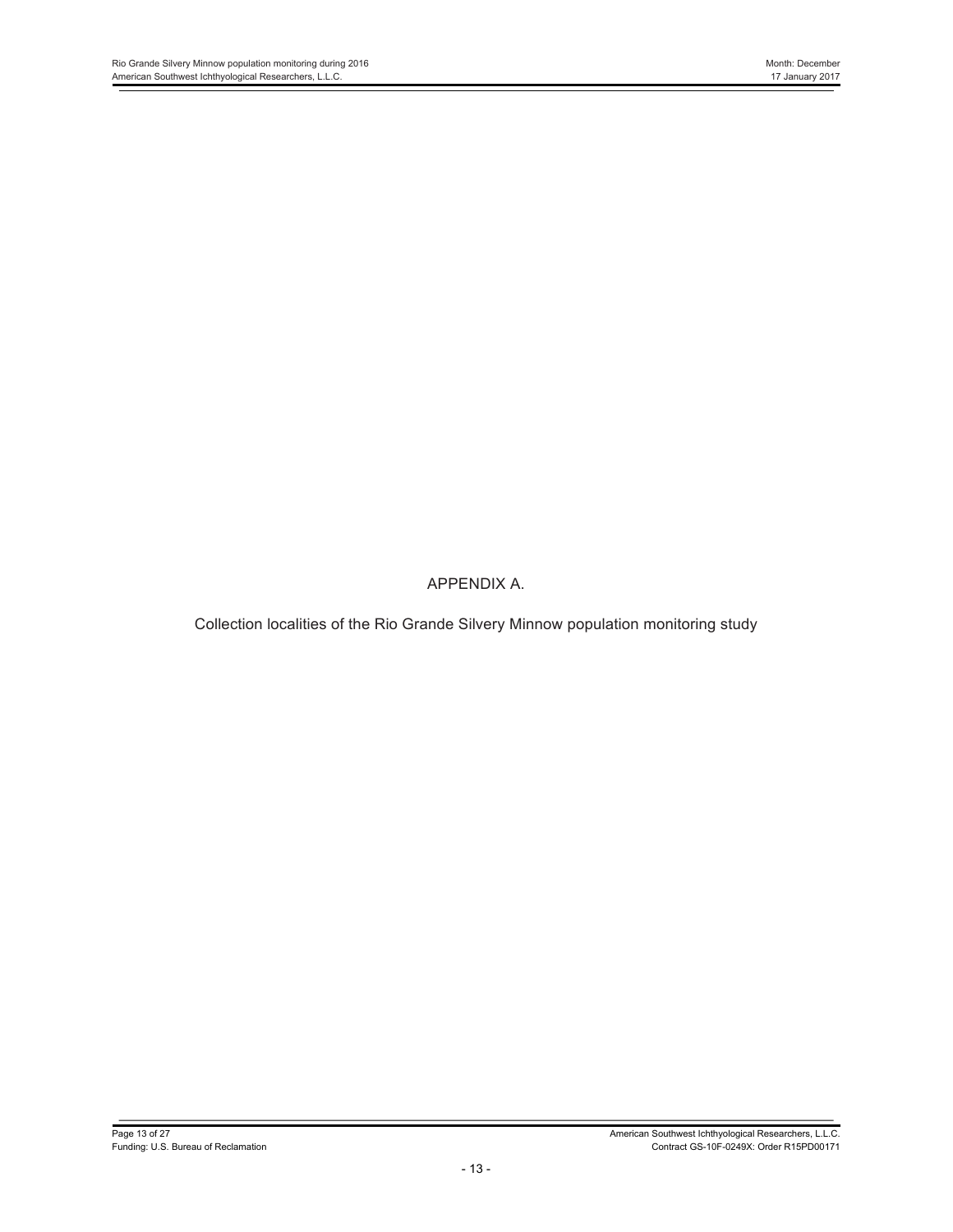Table A. Fish collection localities, by reach, for the Rio Grande Silvery Minnow population monitoring study.

| Site #<br>₹it<br>ан<br>$-0.00 - 0.000 - 0.0000 - 0.0000 - 0.0000 - 0.0000 - 0.0000 - 0.0000 - 0.0000 - 0.0000 - 0.0000 - 0.0000 - 0.0000 - 0.0000 - 0.0000 - 0.0000 - 0.0000 - 0.0000 - 0.0000 - 0.0000 - 0.0000 - 0.0000 - 0.0000 - 0.0000 - 0.0000 - 0.0000 - 0.0000 - 0.0000$ |  |
|----------------------------------------------------------------------------------------------------------------------------------------------------------------------------------------------------------------------------------------------------------------------------------|--|
|                                                                                                                                                                                                                                                                                  |  |

#### **ANGOSTURA REACH SITES**

- 1 New Mexico, Sandoval County, Rio Grande, downstream of Angostura Diversion Dam, Algodones.
- 2 New Mexico, Sandoval County, Rio Grande, upstream of US Highway 550 bridge crossing, Bernalillo.
- 3 New Mexico, Sandoval County, Rio Grande, ca. 4.0 miles downstream of US Highway 550 bridge crossing, at Rio Rancho Wastewater Treatment Plant, Rio Rancho.
- 4 New Mexico, Bernalillo County, Rio Grande, upstream of Central Avenue (US Highway 66) bridge crossing, Albuquerque.
- 5 New Mexico, Bernalillo County, Rio Grande, upstream of Rio Bravo Boulevard bridge crossing, Albuquerque.

#### **ISLETA REACH SITES**

- 6 New Mexico, Valencia County, Rio Grande, ca. 0.3 miles upstream of Los Lunas (NM State Highway 49) bridge crossing, Los Lunas.
- 7 New Mexico, Valencia County, Rio Grande, ca. 1.0 miles upstream of NM State Highway 309/6 bridge crossing, Belen.
- 8 New Mexico, Valencia County, Rio Grande, ca. 2.2 miles upstream of NM State Highway 346 bridge crossing (near Transwestern Natural Gas Pipeline crossing), Jarales.
- 9 New Mexico, Socorro County, Rio Grande, upstream of US Highway 60 bridge crossing, Bernardo.
- 10 New Mexico, Socorro County, Rio Grande, ca. 3.5 miles downstream of US Highway 60 bridge crossing, La Joya.
- 11 New Mexico, Socorro County, Rio Grande, ca. 0.6 miles upstream of San Acacia Diversion Dam, San Acacia.

#### **SAN ACACIA REACH SITES**

- 12 New Mexico, Socorro County, Rio Grande, downstream of San Acacia Diversion Dam, San Acacia.
- 13 New Mexico, Socorro County, Rio Grande, ca. 1.5 miles downstream of San Acacia Diversion Dam, San Acacia.
- 14 New Mexico, Socorro County, Rio Grande, ca. 0.5 miles upstream of the Low Flow Conveyance Channel bridge, east and upstream of Socorro Wastewater Treatment Plant, Socorro.
- 15 New Mexico, Socorro County, Rio Grande, ca. 4.0 miles upstream of US Highway 380 bridge crossing, San Antonio.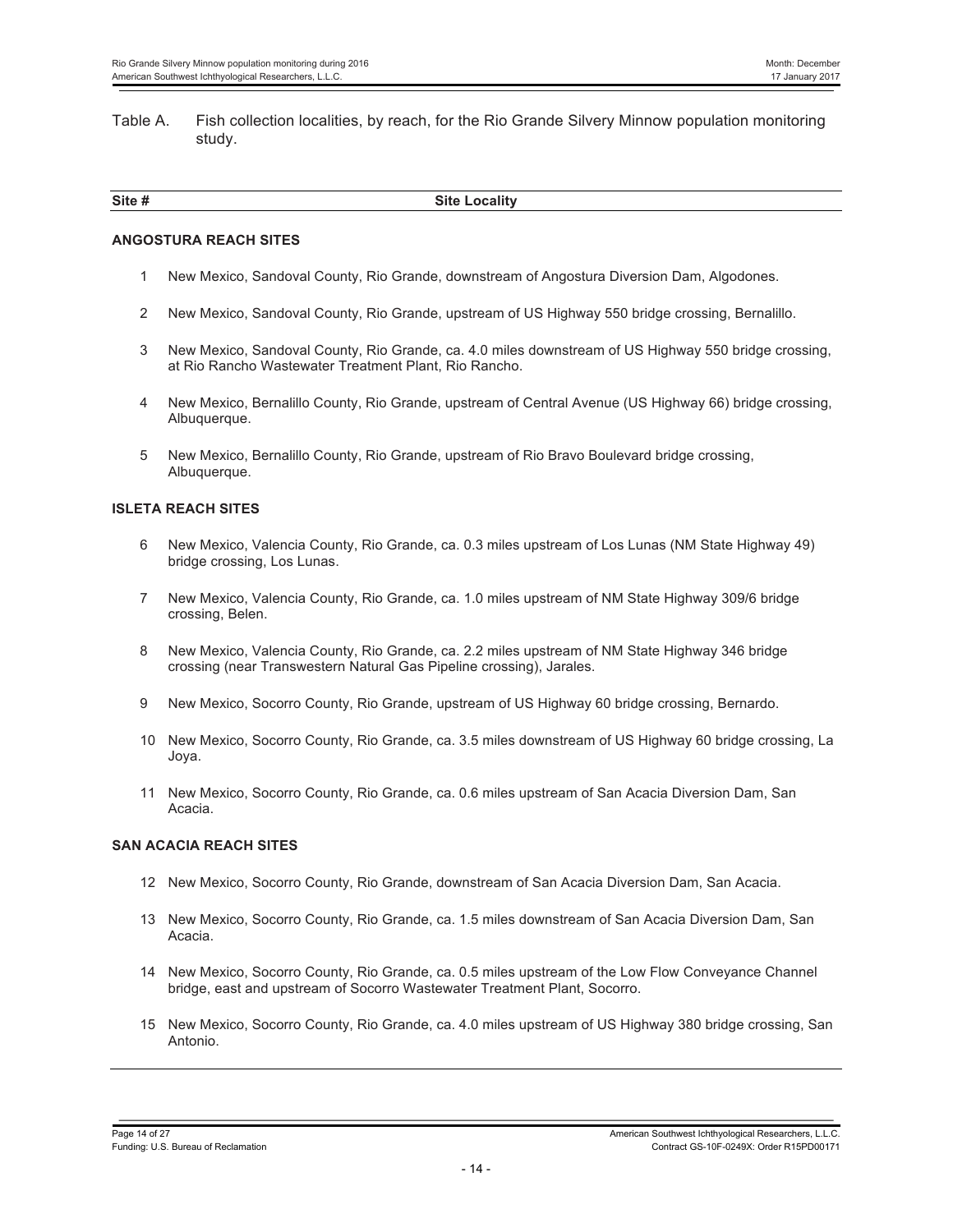#### Table A. Fish collection localities, by reach, for the Rio Grande Silvery Minnow population monitoring study (continued).

| Site #<br>Locality<br><b>Site</b><br>$-0.00 - 0.00$ |  |
|-----------------------------------------------------|--|

#### **SAN ACACIA REACH SITES (continued)**

- 16 New Mexico, Socorro County, Rio Grande, upstream of US Highway 380 bridge crossing, San Antonio.
- 17 New Mexico, Socorro County, Rio Grande, directly east of Bosque del Apache National Wildlife Refuge headquarters, San Antonio.
- 18 New Mexico, Socorro County, Rio Grande, downstream of the San Marcial railroad crossing, San Marcial.
- 19 New Mexico, Socorro County, Rio Grande, at its former confluence with the Low Flow Conveyance Channel and 16 miles downstream of the southern end of the Bosque del Apache National Wildlife Refuge, San Marcial.
- 20 New Mexico, Socorro County, Rio Grande, ca. 10.0 miles downstream of the San Marcial Railroad Bridge crossing, San Marcial.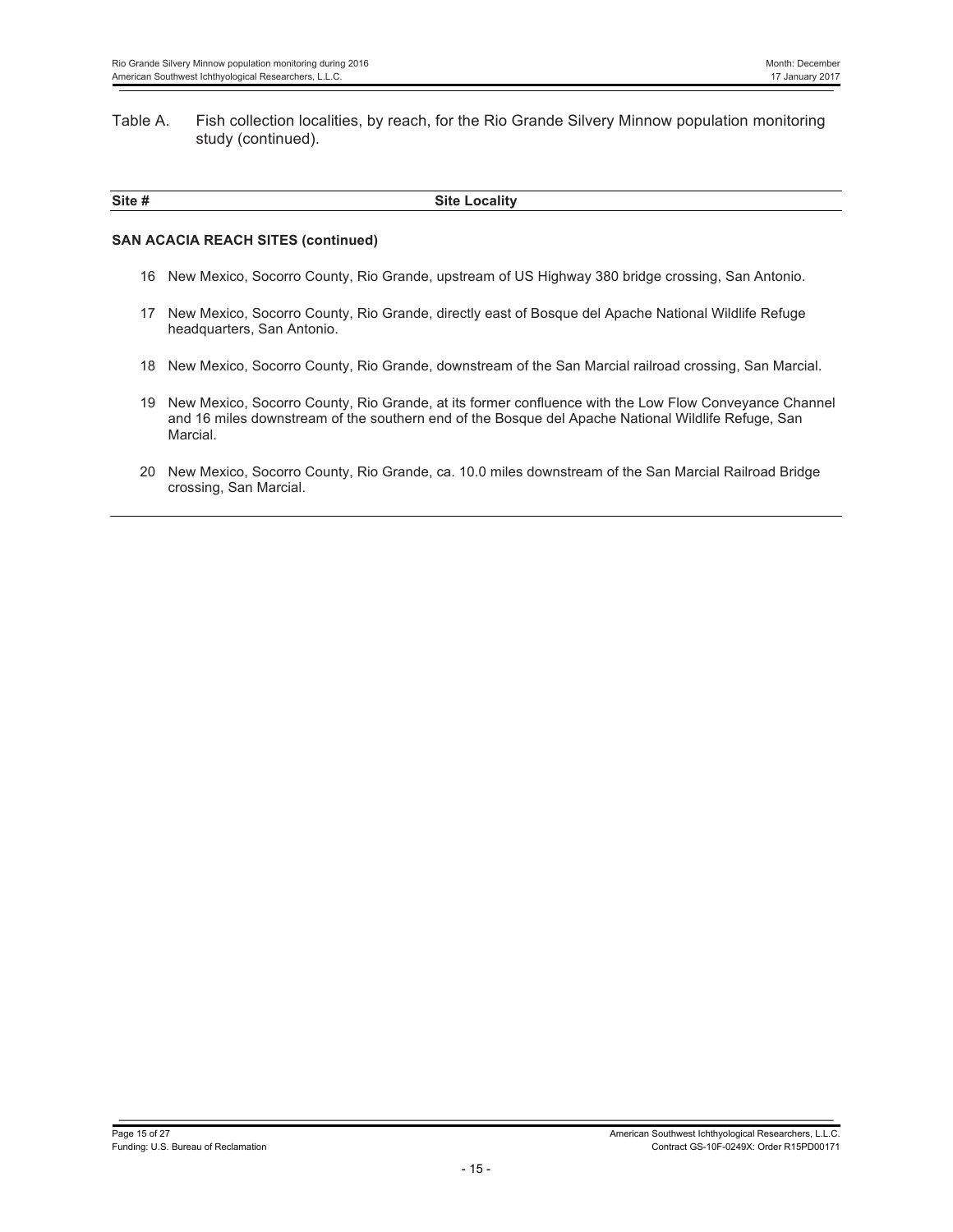## APPENDIX B.

Site-specific ichthyofaunal composition during the December 2016 Rio Grande Silvery Minnow population monitoring study

> Monthly and annual reports are available at: http://mrgescp.dbstephens.com

\*\* Data are provisional and should be verified by direct inspection of field data \*\*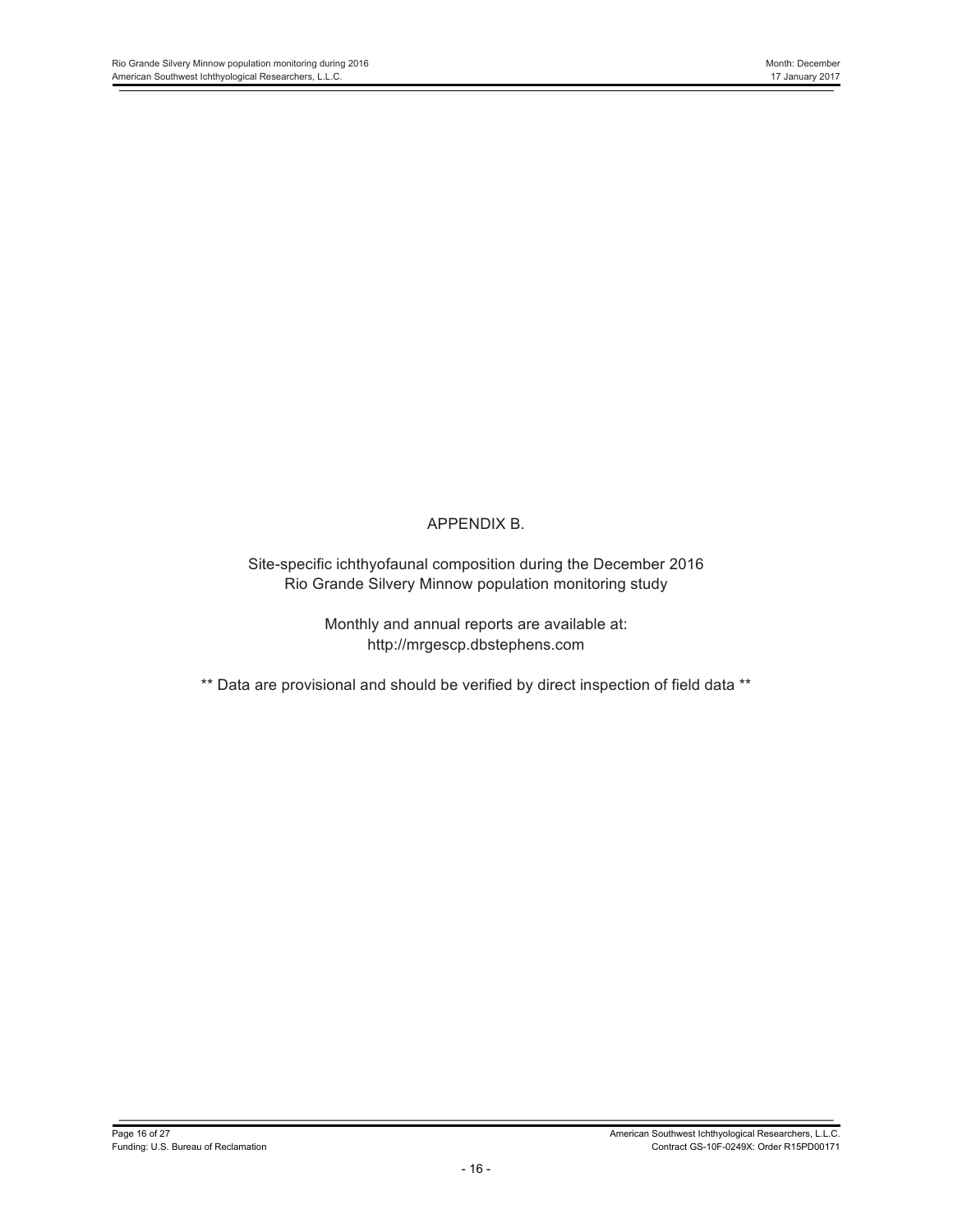| NEW MEXICO: SANDOVAL Co., RIO GRANDE Drainage<br>Rio Grande, directly below Angostura Diversion Dam, Algodones. | <b>RKD16-258</b>                                                                  |                   |                                     |                                      |                         |                                         |
|-----------------------------------------------------------------------------------------------------------------|-----------------------------------------------------------------------------------|-------------------|-------------------------------------|--------------------------------------|-------------------------|-----------------------------------------|
| Site Number: 1<br>UTM Easting: 363811                                                                           | UTM Northing: 3916006<br>R.A. Reese, R.C. Keller, A. J. Schroeder                 | River Mile: 209.7 | Zone: $13$                          |                                      | Quad: San Felipe Pueblo | 08 December 2016<br>Effort: 545.5 sq. m |
| <b>FAMILY</b>                                                                                                   | <b>No Fish Collected</b>                                                          |                   |                                     | $\underline{\mathbf{M}}$             |                         |                                         |
|                                                                                                                 | NEW MEXICO: SANDOVAL Co., RIO GRANDE Drainage                                     |                   |                                     |                                      |                         | <b>RKD16-259</b>                        |
|                                                                                                                 | Rio Grande, at US HWY 550 (formerly NM State HWY 44) bridge crossing, Bernalillo. |                   |                                     |                                      |                         |                                         |
| Site Number: 2<br>UTM Easting: 358543                                                                           | UTM Northing: 3909722<br>R.A. Reese, R.C. Keller, A. J. Schroeder                 | River Mile: 203.8 | Zone: $13$                          |                                      | Quad: Bernalillo        | 08 December 2016<br>Effort: 628.8 sq. m |
| <b>FAMILY</b><br>76<br>76<br>76                                                                                 | Cyprinella lutrensis<br>Hybognathus amarus*<br>Platygobio gracilis                |                   |                                     | $\frac{N}{2}$<br>6<br>$\mathfrak{p}$ |                         |                                         |
|                                                                                                                 | * Hybognathus amarus by age class:                                                |                   | age-0: $6$<br>age-1:<br>age- $2+$ : |                                      |                         |                                         |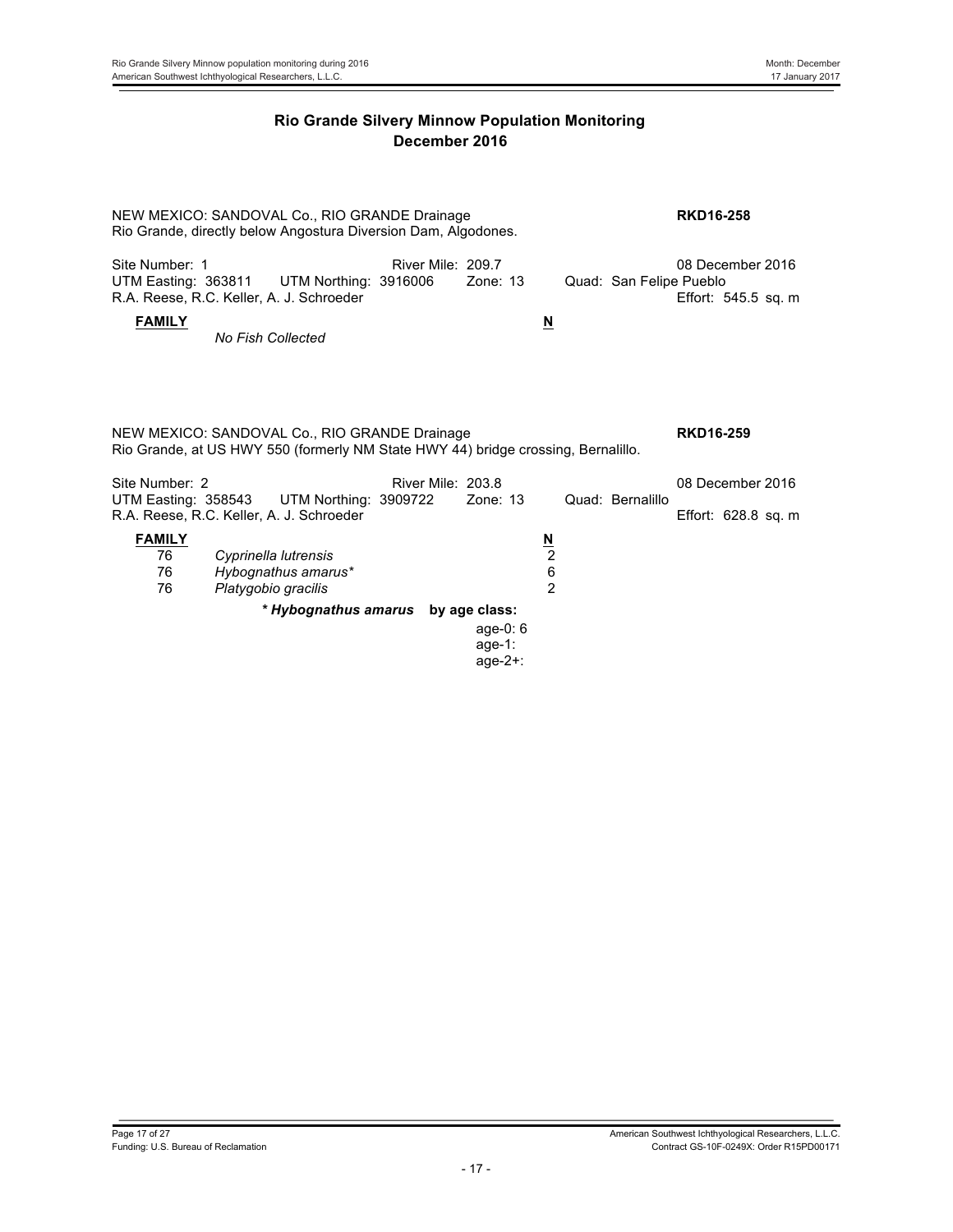NEW MEXICO: SANDOVAL Co., RIO GRANDE Drainage **RKD16-260** Rio Grande, ca. 4.0 miles downstream of US HWY 550 (formerly NM State HWY 44) bridge crossing, at Rio Rancho Wastewater Treatment Plant, Rio Rancho. Site Number: 3 **River Mile: 200.0** River Mile: 200.0 **08 December 2016**<br>
UTM Easting: 354772 UTM Northing: 3905355 Zone: 13 Quad: Bernalillo UTM Easting: 354772 UTM Northing: 3905355 R.A. Reese, R.C. Keller, A. J. Schroeder **Effort: 621.3 sq. m** Effort: 621.3 sq. m **FAMILY**<br>
76 Cyprinella lutrensis 2 76 *Cyprinella lutrensis* 2 76 *Hybognathus amarus\** 3 76 *Platygobio gracilis* 5 *\* Hybognathus amarus* **by age class:** age-0: 3 age-1: age-2+: NEW MEXICO: BERNALILLO Co., RIO GRANDE Drainage **RKD16-257** Rio Grande, at Central Avenue bridge crossing (US HWY 66), Albuquerque. Site Number: 4 **River Mile: 183.4** 08 December 2016 UTM Easting: 346840 UTM Northing: 3884094 Zone: 13 Quad: Albuquerque West R.A. Reese, R.C. Keller, A. J. Schroeder **Effort: 625.5 sq. m** Effort: 625.5 sq. m **FAMILY**<br>
76 Cyprinella lutrensis 47 76 *Cyprinella lutrensis* 47 76 *Cyprinus carpio* 3 76 *Hybognathus amarus\** 260 76 *Platygobio gracilis* 12 81 *Carpiodes carpio* 2 81 *Catostomus commersonii* 1 93 *Ictalurus punctatus* 4 Gambusia affinis *\* Hybognathus amarus* **by age class:** age-0: 227 age-1: 22 age-2+: 11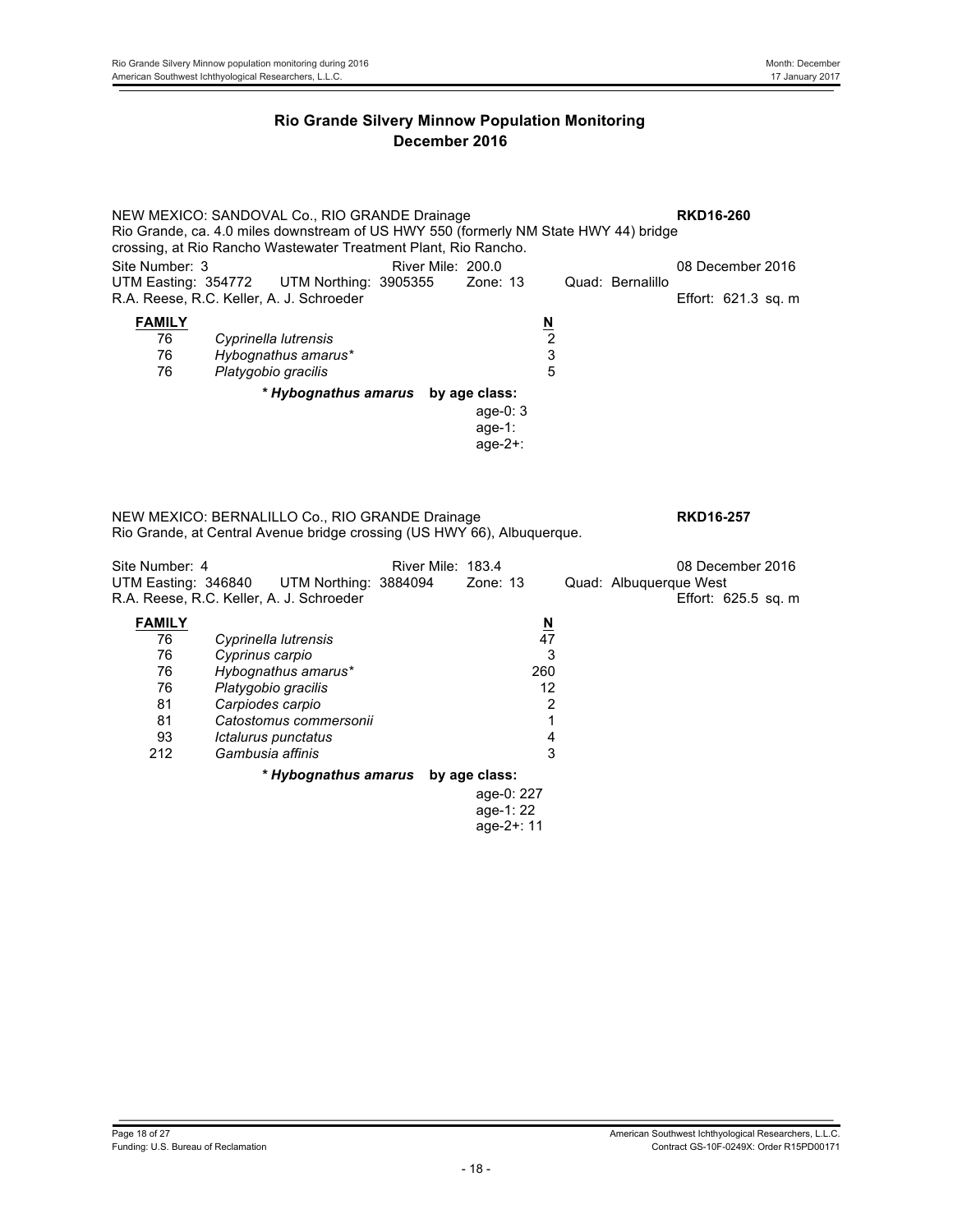NEW MEXICO: BERNALILLO Co., RIO GRANDE Drainage **RKD16-256** Rio Grande, at Rio Bravo Blvd. Bridge crossing (NM State HWY 500) crossing, Albuquerque. Site Number: 5 <br>
UTM Northing: 3877163 Zone: 13 Quad: Albuquerque West <br>
UTM Easting: 347554 UTM Northing: 3877163 Zone: 13 Quad: Albuquerque West Quad: Albuquerque West R.A. Reese, R.C. Keller, A. J. Schroeder **Effort: 546.3 sq. m FAMILY N** 76 *Hybognathus amarus\** 25 Platygobio gracilis **1** 81 *Carpiodes carpio* 1 93 *Ictalurus punctatus* 2 *\* Hybognathus amarus* **by age class:** age-0: 24 age-1: age-2+: 1 NEW MEXICO: VALENCIA Co., RIO GRANDE Drainage **RKD16-255** Rio Grande, at Los Lunas Bridge crossing (NM State HWY 49), Los Lunas. Site Number: 6 **River Mile: 161.4** 07 December 2016 UTM Easting: 342898 UTM Northing: 3852531 Zone: 13 Quad: Los Lunas J.L. Kennedy, R.A. Reese, A.J. Schroeder **FAMILY**<br>
76 Cyprinella lutrensis<br>
1 76 *Cyprinella lutrensis* 1 76 *Hybognathus amarus\** 59 76 *Platygobio gracilis* 1 *\* Hybognathus amarus* **by age class:** age-0: 59 age-1: age-2+: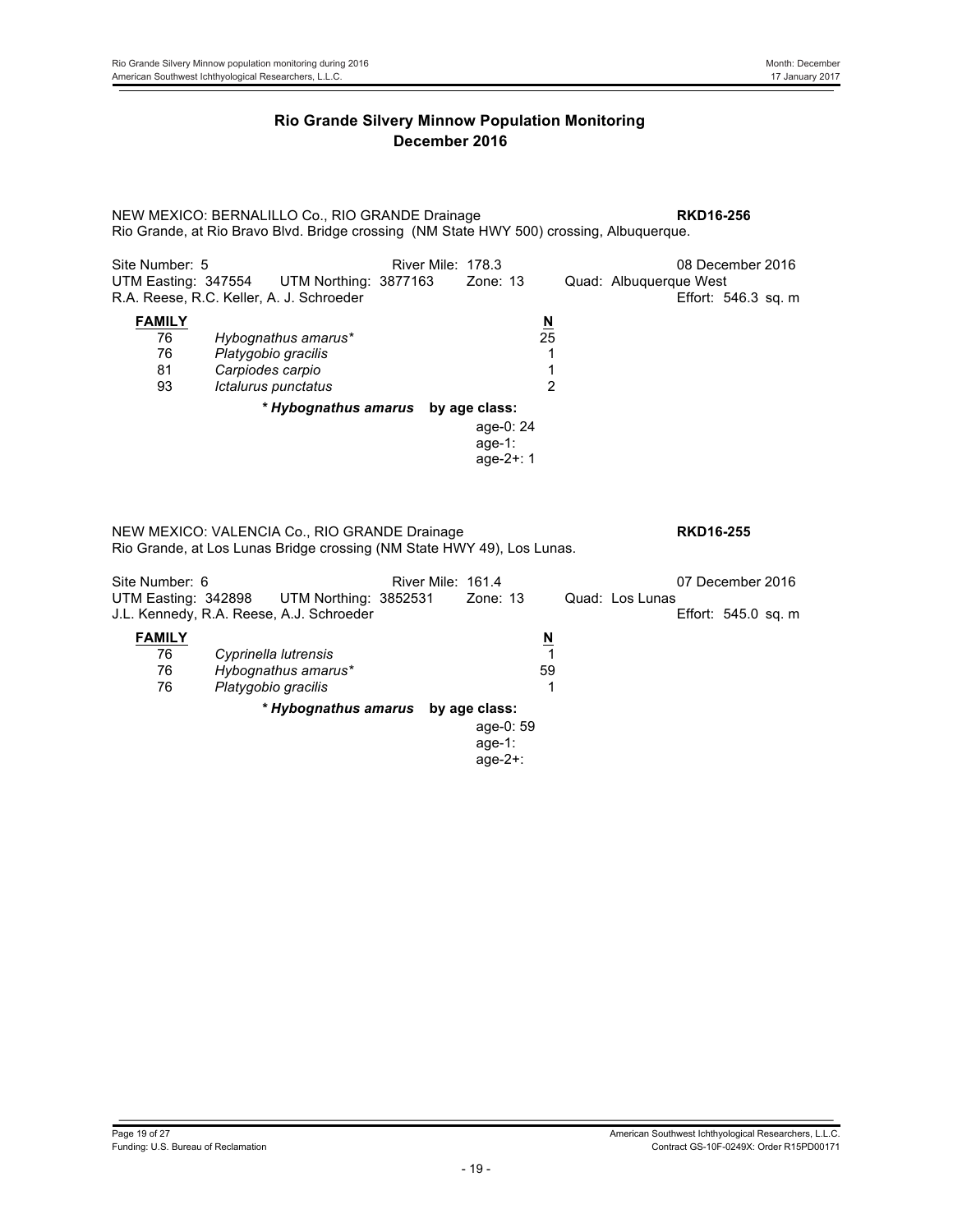| NEW MEXICO: VALENCIA Co., RIO GRANDE Drainage<br>Rio Grande, ca. 1.0 miles upstream of NM State HWY 309/6 bridge crossing, Belen. | <b>RKD16-254</b>                                                                               |                          |                         |            |                     |
|-----------------------------------------------------------------------------------------------------------------------------------|------------------------------------------------------------------------------------------------|--------------------------|-------------------------|------------|---------------------|
| Site Number: 7                                                                                                                    |                                                                                                | <b>River Mile: 151.5</b> |                         |            | 07 December 2016    |
|                                                                                                                                   | UTM Easting: 339972 UTM Northing: 3837061 Zone: 13<br>J.L. Kennedy, R.A. Reese, A.J. Schroeder |                          |                         | Quad: Tome | Effort: 553.5 sq. m |
| <b>FAMILY</b>                                                                                                                     |                                                                                                |                          | $\overline{\mathsf{N}}$ |            |                     |
| 76                                                                                                                                | Cyprinella lutrensis                                                                           |                          | 142                     |            |                     |
| 76                                                                                                                                | Cyprinus carpio                                                                                |                          | 5                       |            |                     |
| 76                                                                                                                                | Hybognathus amarus*                                                                            |                          | 42                      |            |                     |
| 76                                                                                                                                | Pimephales promelas                                                                            |                          | 3                       |            |                     |
| 76                                                                                                                                | Platygobio gracilis                                                                            |                          | 3                       |            |                     |
| 93                                                                                                                                | Ictalurus punctatus                                                                            |                          | 4                       |            |                     |
| 212                                                                                                                               | Gambusia affinis                                                                               |                          | 5                       |            |                     |
|                                                                                                                                   | * Hybognathus amarus by age class:                                                             |                          |                         |            |                     |
|                                                                                                                                   |                                                                                                |                          | age-0: 41               |            |                     |
|                                                                                                                                   |                                                                                                |                          | age-1: $1$              |            |                     |
|                                                                                                                                   |                                                                                                |                          | $age-2+$ :              |            |                     |
|                                                                                                                                   |                                                                                                |                          |                         |            |                     |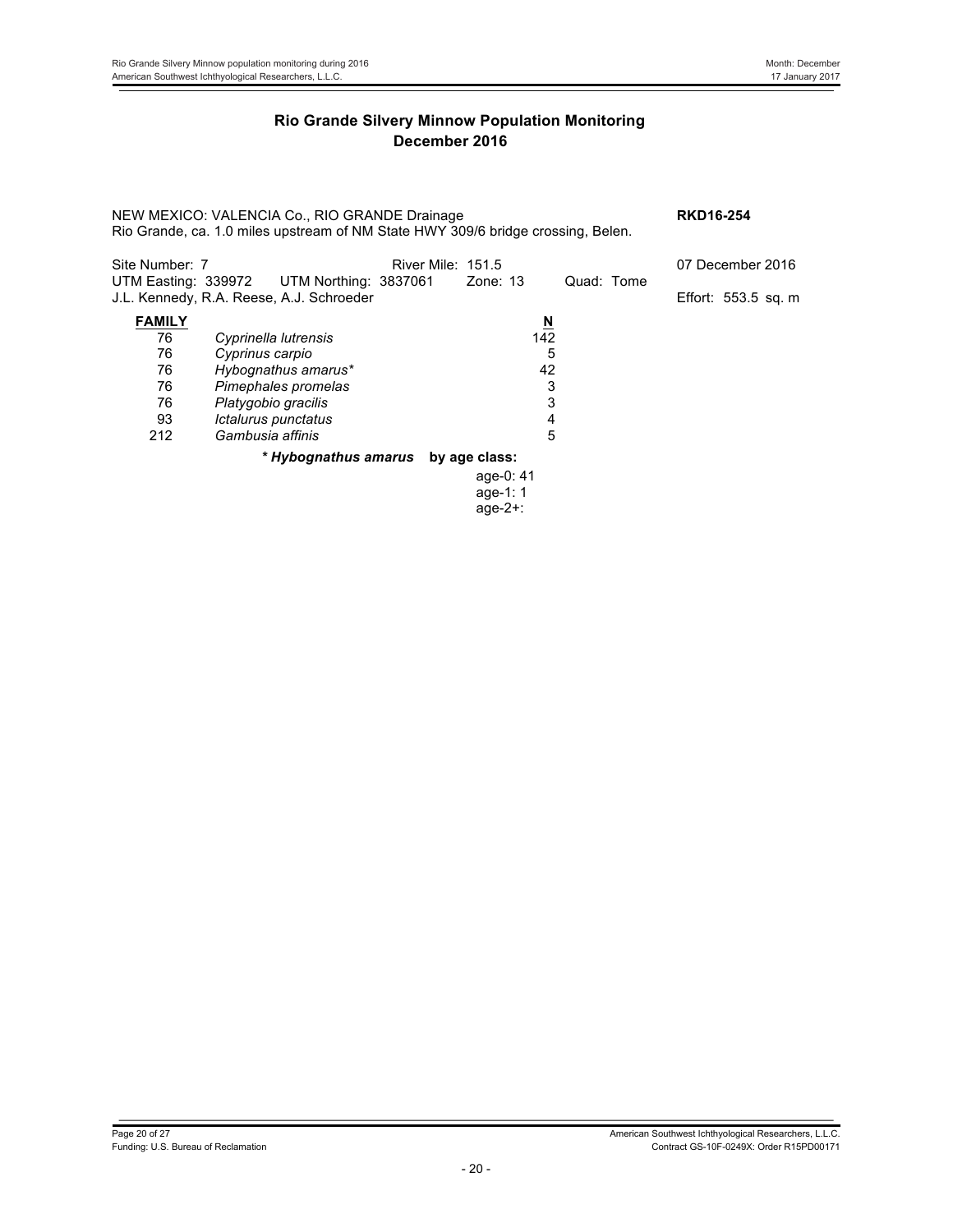NEW MEXICO: VALENCIA Co., RIO GRANDE Drainage **RKD16-253** Rio Grande, ca. 2.2 miles upstream of NM State HWY 346 bridge crossing, Jarales. Site Number: 8 **River Mile: 143.2** 07 December 2016<br>UTM Easting: 338136 UTM Northing: 3827329 Zone: 13 Quad: Veguita UTM Northing: 3827329 J.L. Kennedy, R.C. Keller, A.J. Schroeder **Effort: 643.5 sq. m** Effort: 643.5 sq. m **FAMILY N** 76 *Cyprinella lutrensis* 214 76 *Cyprinus carpio* 2 76 *Hybognathus amarus\** 102 76 *Pimephales promelas* 3 76 *Platygobio gracilis* 1 93 *Ictalurus punctatus* 1 Gambusia affinis *\* Hybognathus amarus* **by age class:** age-0: 101 age-1: 1 age-2+: NEW MEXICO: SOCORRO Co., RIO GRANDE Drainage **RKD16-252** Rio Grande, at US HWY 60 bridge crossing, Bernardo. Site Number: 9 The River Mile: 130.6 Contract to the USD or December 2016 UTM Easting: 334604 UTM Northing: 3809726 Zone: 13 Quad: Abeytas J.L. Kennedy, R.A. Reese, A.J. Schroeder **Effort: 634.3 sq. m** Effort: 634.3 sq. m **FAMILY**<br>
76 Cyprinella lutrensis<br>
78 76 *Cyprinella lutrensis* 78 76 *Cyprinus carpio* 3 76 *Hybognathus amarus\** 37 76 *Pimephales promelas* 1  $Carpodes$  *carpio* 212 *Gambusia affinis* 19 *\* Hybognathus amarus* **by age class:** age-0: 37 age-1: age-2+: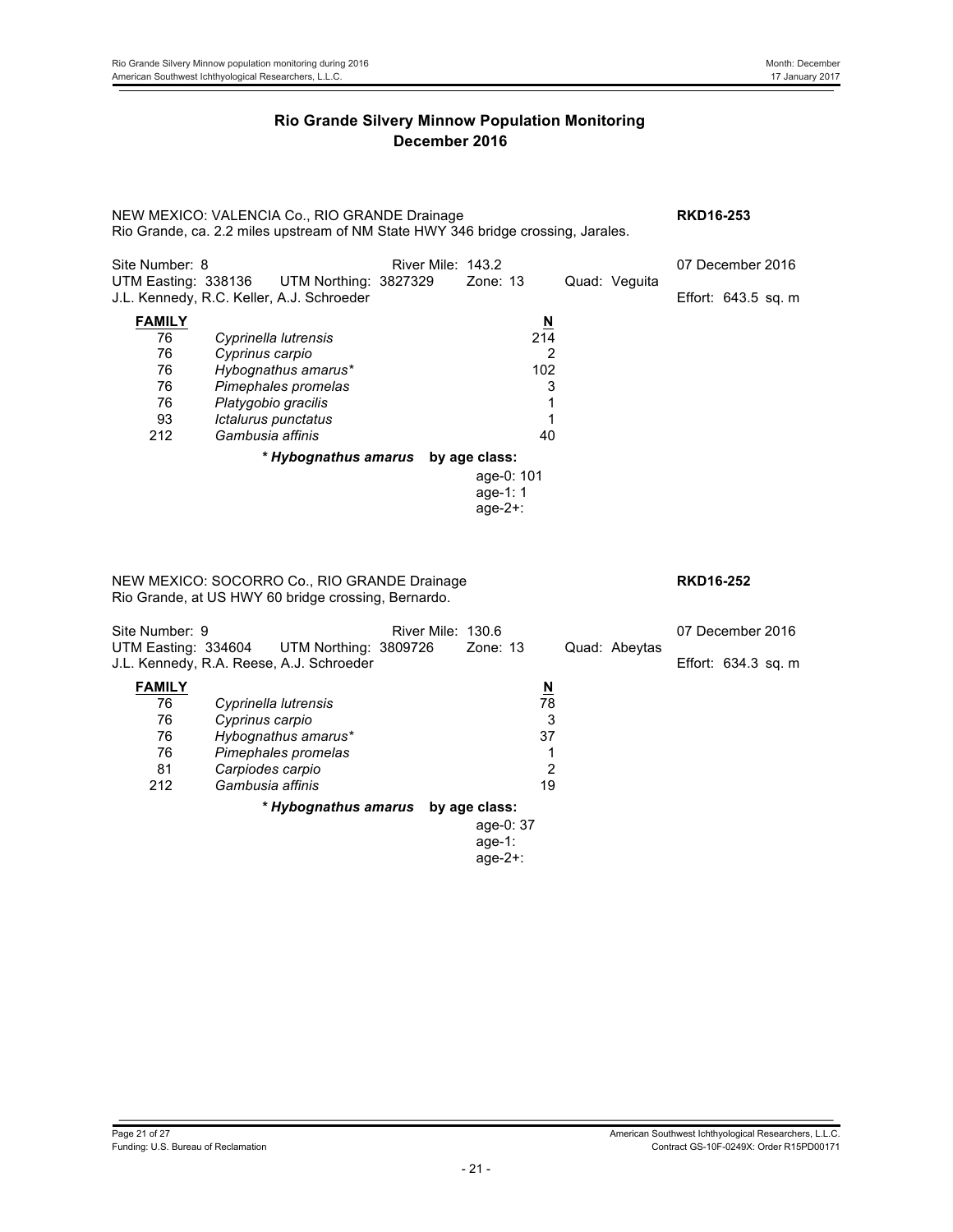NEW MEXICO: SOCORRO Co., RIO GRANDE Drainage **RKD16-251** Rio Grande, ca. 3.5 miles downstream of the US HWY 60 bridge crossing, Bernardo. Site Number: 10 **River Mile: 127.0** 07 December 2016<br>UTM Easting: 331094 UTM Northing: 3805229 Zone: 13 Quad: Abeytas UTM Northing: 3805229 J.L. Kennedy, R.A. Reese, A.J. Schroeder **Effort: 575.5 sq. m** Effort: 575.5 sq. m **FAMILY N** 76 *Cyprinella lutrensis* 50 76 *Cyprinus carpio* 1 76 *Hybognathus amarus\** 167 76 *Pimephales promelas* 1 81 *Carpiodes carpio* 1 93 *Ictalurus punctatus* 6 Gambusia affinis *\* Hybognathus amarus* **by age class:** age-0: 163 age-1: 4 age-2+: NEW MEXICO: SOCORRO Co., RIO GRANDE Drainage **RKD16-250** Rio Grande, ca. 0.6 miles upstream of San Acacia Diversion Dam, San Acacia Site Number: 11<br>
UTM Easting: 327902 UTM Northing: 3792603 Zone: 13 Quad: La Joya<br>
UTM Easting: 327902 UTM Northing: 3792603 Zone: 13 Quad: La Joya UTM Easting: 327902 UTM Northing: 3792603 Zone: 13 Quad: La Joya J.L. Kennedy, R.C. Keller, A.J. Schroeder **Effort: 597.0 sq. m** Effort: 597.0 sq. m **FAMILY**<br>
76 Cyprinella lutrensis<br>
7 76 *Cyprinella lutrensis* 7 76 *Hybognathus amarus\** 64 76 *Platygobio gracilis* 27 81 *Carpiodes carpio* 2 Gambusia affinis *\* Hybognathus amarus* **by age class:** age-0: 64 age-1: age-2+: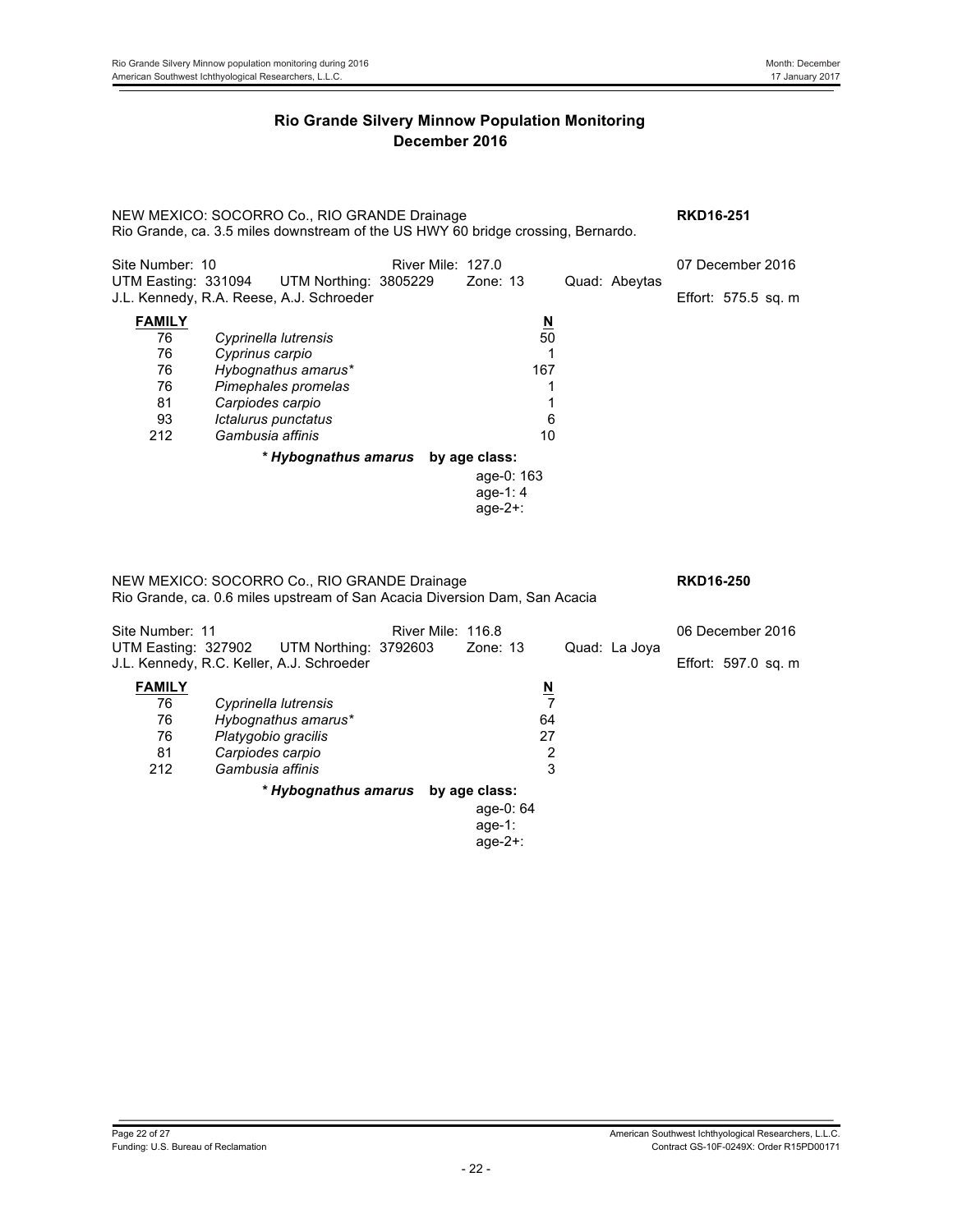NEW MEXICO: SOCORRO Co., RIO GRANDE Drainage **RKD16-249** Rio Grande, directly below San Acacia Diversion Dam, San Acacia.

| Site Number: 12 |                                                                                        | River Mile: 116.2 |               |                          |                  | 06 December 2016 |                     |  |
|-----------------|----------------------------------------------------------------------------------------|-------------------|---------------|--------------------------|------------------|------------------|---------------------|--|
|                 | UTM Easting: 326162 UTM Northing: 3791977<br>J.L. Kennedy, R.C. Keller, A.J. Schroeder |                   | Zone: 13      |                          | Quad: San Acacia |                  | Effort: 594.3 sq. m |  |
| <b>FAMILY</b>   |                                                                                        |                   |               | $\underline{\mathsf{N}}$ |                  |                  |                     |  |
| 76              | Cyprinella lutrensis                                                                   |                   |               | 2                        |                  |                  |                     |  |
| 76              | Hybognathus amarus*                                                                    |                   |               |                          |                  |                  |                     |  |
| 76              | Platygobio gracilis                                                                    |                   |               | 13                       |                  |                  |                     |  |
| 76              | Rhinichthys cataractae                                                                 |                   |               |                          |                  |                  |                     |  |
| 93              | Ictalurus punctatus                                                                    |                   |               |                          |                  |                  |                     |  |
|                 | * Hybognathus amarus                                                                   |                   | by age class: |                          |                  |                  |                     |  |
|                 |                                                                                        |                   | age-0: $1$    |                          |                  |                  |                     |  |
|                 |                                                                                        |                   | age-1:        |                          |                  |                  |                     |  |
|                 |                                                                                        |                   | age- $2+$ :   |                          |                  |                  |                     |  |

NEW MEXICO: SOCORRO Co., RIO GRANDE Drainage **RKD16-248** Rio Grande, ca. 1.5 miles downstream of San Acacia Diversion Dam, San Acacia.

| Site Number: 13 |                                                                                        | River Mile: 114.6 |             |                          |               | 06 December 2016    |  |
|-----------------|----------------------------------------------------------------------------------------|-------------------|-------------|--------------------------|---------------|---------------------|--|
|                 | UTM Easting: 325263 UTM Northing: 3790442<br>J.L. Kennedy, R.C. Keller, A.J. Schroeder |                   | Zone: 13    |                          | Quad: Lemitar | Effort: 587.5 sq. m |  |
| <b>FAMILY</b>   |                                                                                        |                   |             | $\underline{\mathsf{N}}$ |               |                     |  |
| 76              | Cyprinella lutrensis                                                                   |                   |             | 51                       |               |                     |  |
| 76              | Hybognathus amarus*                                                                    |                   |             | 74                       |               |                     |  |
| 76              | Pimephales promelas                                                                    |                   |             | 3                        |               |                     |  |
| 76              | Platygobio gracilis                                                                    |                   |             | 49                       |               |                     |  |
| 212             | Gambusia affinis                                                                       |                   |             | 2                        |               |                     |  |
|                 | * Hybognathus amarus by age class:                                                     |                   |             |                          |               |                     |  |
|                 |                                                                                        |                   | age-0: 74   |                          |               |                     |  |
|                 |                                                                                        |                   | age-1:      |                          |               |                     |  |
|                 |                                                                                        |                   | age- $2+$ : |                          |               |                     |  |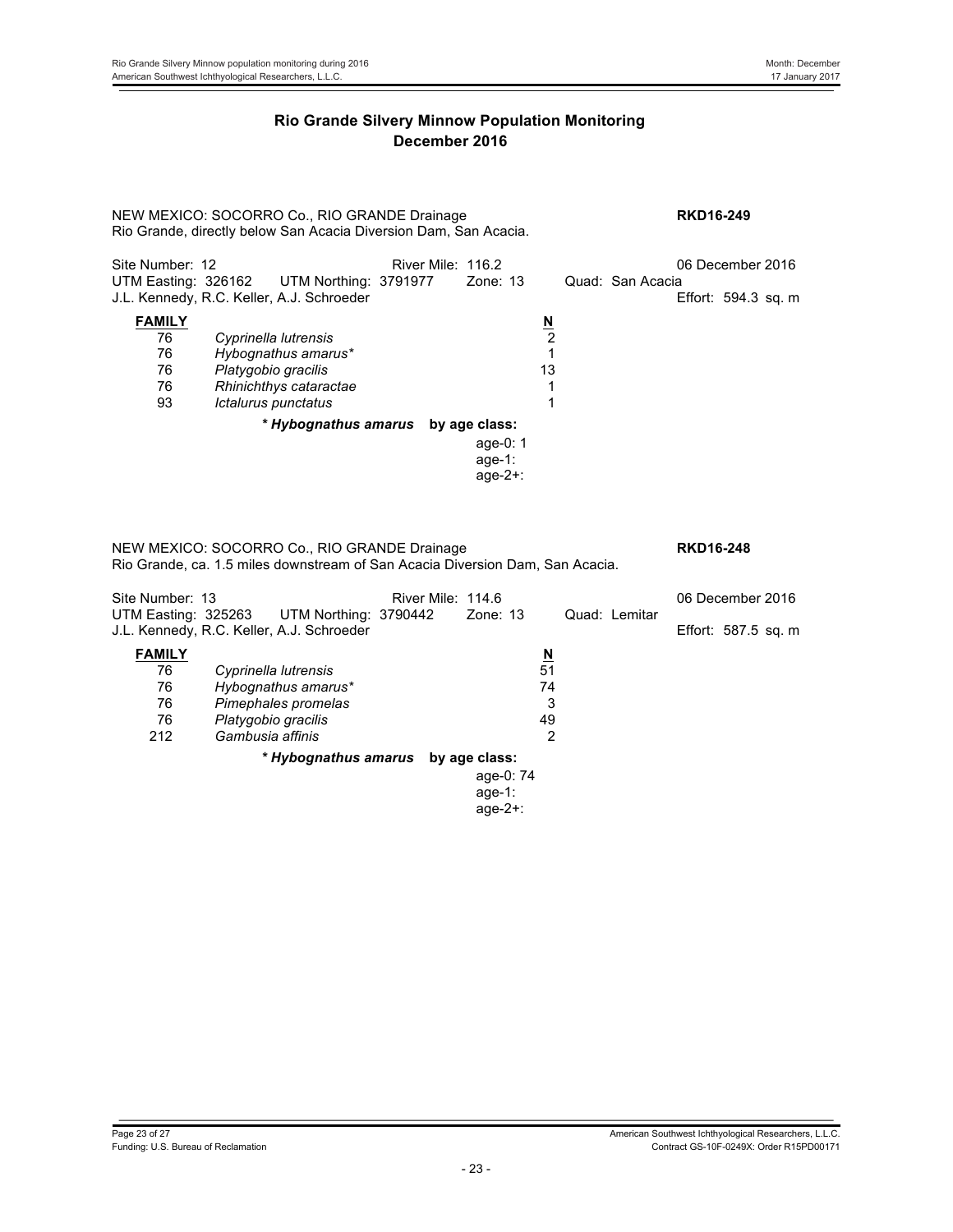NEW MEXICO: SOCORRO Co., RIO GRANDE Drainage **RKD16-247** Rio Grande, east of Socorro, 0.5 miles upstream of Socorro Low Flow Conveyance Channel bridge and east just upstream of Socorro Wastewater Treatment Plant, Socorro. Site Number: 14 River Mile: 99.5 06 December 2016 UTM Easting: 327097 UTM Northing: 3771043 Zone: 13 Quad: Loma de las Canas J.L. Kennedy, R.C. Keller, A.J. Schroeder **Effort: 545.5 sq. m** Effort: 545.5 sq. m **FAMILY N** 76 *Cyprinella lutrensis* 3 76 *Hybognathus amarus\** 64 76 *Platygobio gracilis* 6 93 *Ictalurus punctatus* 1 *\* Hybognathus amarus* **by age class:** age-0: 64 age-1: age-2+: NEW MEXICO: SOCORRO Co., RIO GRANDE Drainage **RKD16-246** Rio Grande, ca. 4.0 miles upstream of U.S. 380 bridge crossing. Site Number: 15 **River Mile: 91.7** River Mile: 91.7 **06 December 2016** UTM Easting: 328140 UTM Northing: 3761283 Zone: 13 Quad: San Antonio J.L. Kennedy, R.C. Keller, A.J. Schroeder **Effort: 569.8 sq. m** Effort: 569.8 sq. m **FAMILY**<br>
76 Hybognathus amarus<sup>\*</sup> 27 76 *Hybognathus amarus\** 27 *\* Hybognathus amarus* **by age class:** age-0: 27 age-1: age-2+: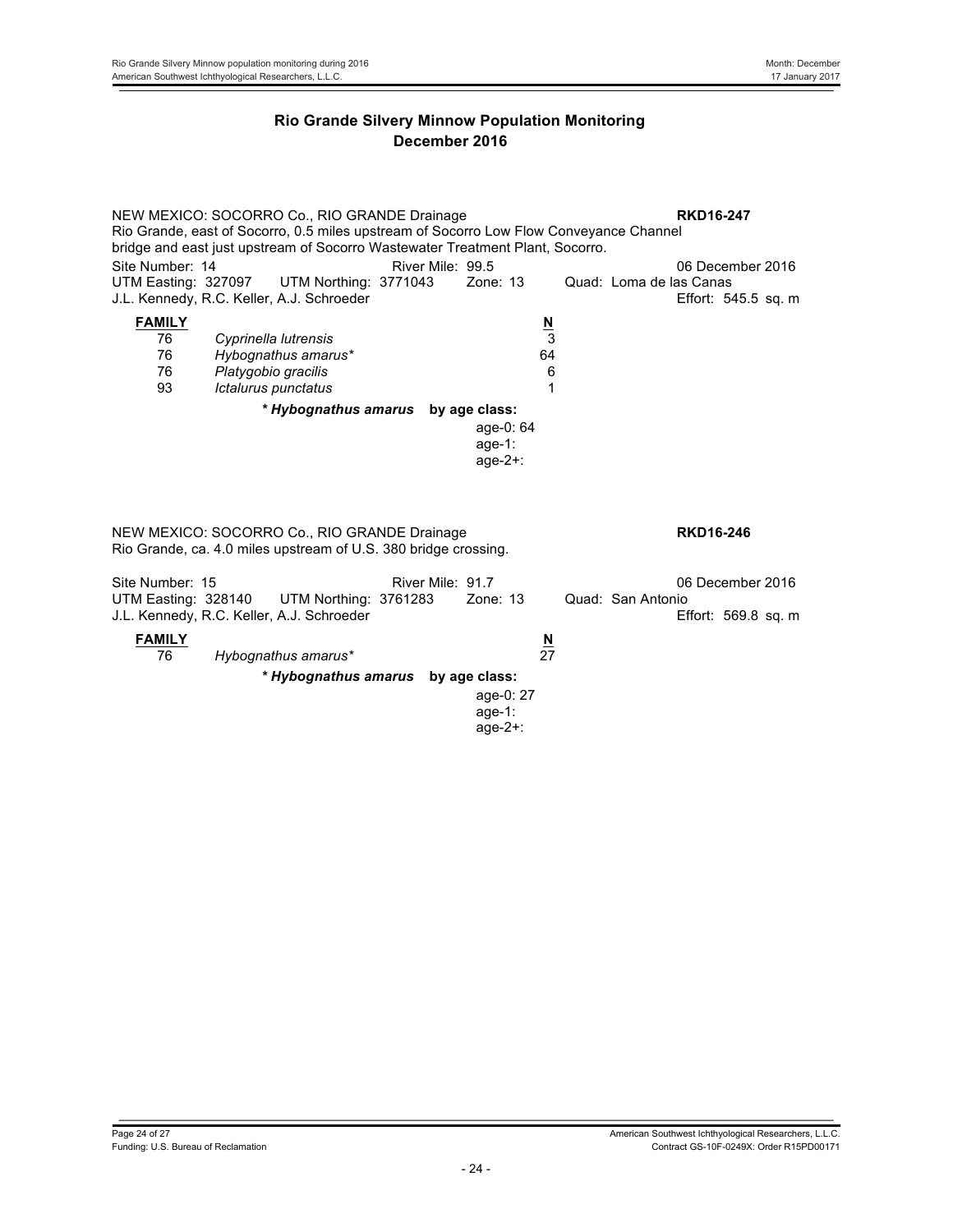NEW MEXICO: SOCORRO Co., RIO GRANDE Drainage **RKD16-245** Rio Grande, at US HWY 380 bridge crossing, San Antonio.

| Site Number: 16 |                                                                                        | River Mile: 87.1 |             |                          |                   | 05 December 2016    |  |
|-----------------|----------------------------------------------------------------------------------------|------------------|-------------|--------------------------|-------------------|---------------------|--|
|                 | UTM Easting: 328914 UTM Northing: 3754471<br>J.L. Kennedy, R.C. Keller, A.J. Schroeder |                  | Zone: 13    |                          | Quad: San Antonio | Effort: 601.5 sq. m |  |
| <b>FAMILY</b>   |                                                                                        |                  |             | $\underline{\mathsf{N}}$ |                   |                     |  |
| 76              | Cyprinus carpio                                                                        |                  |             | 6                        |                   |                     |  |
| 76              | Hybognathus amarus*                                                                    |                  |             | 16                       |                   |                     |  |
| 76              | Platygobio gracilis                                                                    |                  |             | 2                        |                   |                     |  |
| 76              | Rhinichthys cataractae                                                                 |                  |             |                          |                   |                     |  |
| 93              | Ictalurus punctatus                                                                    |                  |             | 16                       |                   |                     |  |
|                 | * Hybognathus amarus by age class:                                                     |                  |             |                          |                   |                     |  |
|                 |                                                                                        |                  | age-0: 16   |                          |                   |                     |  |
|                 |                                                                                        |                  | age-1:      |                          |                   |                     |  |
|                 |                                                                                        |                  | age- $2+$ : |                          |                   |                     |  |

NEW MEXICO: SOCORRO Co., RIO GRANDE Drainage **RKD16-244** Rio Grande, directly east of Bosque del Apache National Wildlife Refuge Headquarters.

| Site Number: 17<br>UTM Easting: 327055 | UTM Northing: 3740839<br>J.L. Kennedy, R.C. Keller, A.J. Schroeder | River Mile: 79.1<br>Zone: 13 |          | Quad: San Antonio SE | 05 December 2016<br>Effort: 549.3 sq. m |  |
|----------------------------------------|--------------------------------------------------------------------|------------------------------|----------|----------------------|-----------------------------------------|--|
| <b>FAMILY</b>                          |                                                                    |                              | <u>N</u> |                      |                                         |  |
| 76                                     | Cyprinella lutrensis                                               |                              |          |                      |                                         |  |
| 76                                     | Cyprinus carpio                                                    |                              |          |                      |                                         |  |
| 76                                     | Hybognathus amarus*                                                |                              | 11       |                      |                                         |  |
| 93                                     | Ictalurus punctatus                                                |                              | 2        |                      |                                         |  |
|                                        | * Hybognathus amarus                                               | by age class:                |          |                      |                                         |  |
|                                        |                                                                    | age-0: $10$                  |          |                      |                                         |  |
|                                        |                                                                    | age-1: $1$                   |          |                      |                                         |  |
|                                        |                                                                    | age- $2+$ :                  |          |                      |                                         |  |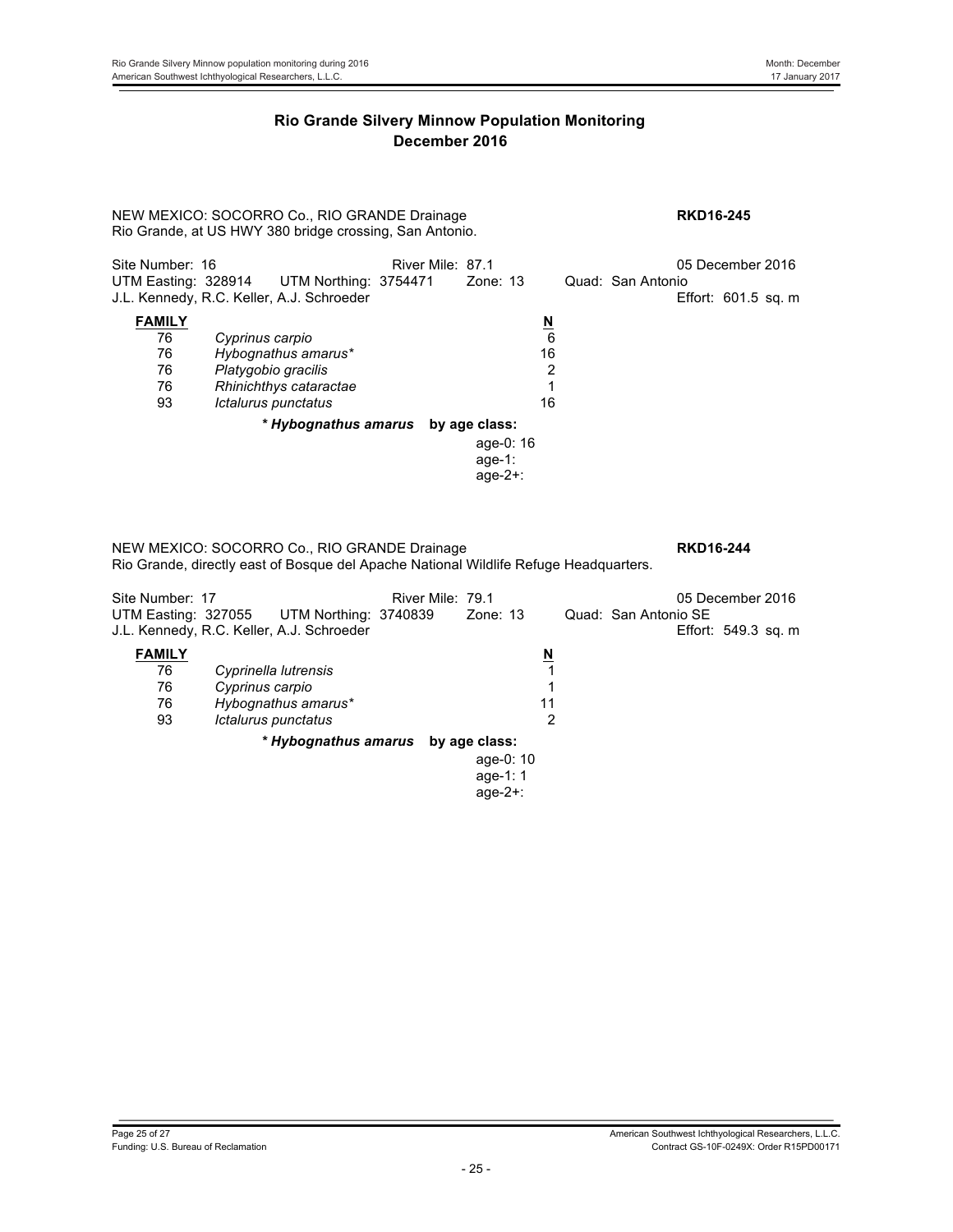NEW MEXICO: SOCORRO Co., RIO GRANDE Drainage **RKD16-243** Rio Grande, at San Marcial Railroad Bridge, San Marcial.

| Site Number: 18<br>UTM Easting: 315284      | UTM Northing: 3728347<br>J.L. Kennedy, R.C. Keller, A.J. Schroeder                                          | River Mile: 68.6<br>Zone: $13$                      |                                                                | 05 December 2016<br>Quad: San Marcial<br>Effort: $663.5$ sq. m |
|---------------------------------------------|-------------------------------------------------------------------------------------------------------------|-----------------------------------------------------|----------------------------------------------------------------|----------------------------------------------------------------|
| <b>FAMILY</b><br>76<br>76<br>76<br>76<br>93 | Cyprinella lutrensis<br>Cyprinus carpio<br>Hybognathus amarus*<br>Pimephales vigilax<br>Ictalurus punctatus |                                                     | $\underline{\mathsf{N}}$<br>$\overline{2}$<br>2<br>3<br>2<br>9 |                                                                |
|                                             | * Hybognathus amarus                                                                                        | by age class:<br>age-0: $3$<br>age-1:<br>$age-2+$ : |                                                                |                                                                |

NEW MEXICO: SOCORRO Co., RIO GRANDE Drainage **RKD16-242** Rio Grande, ca. 8 miles downstream of the San Marcial railroad bridge crossing

| Site Number: 19                                   | UTM Easting: 309487 UTM Northing: 3718178<br>J.L. Kennedy, R.C. Keller, A.J. Schroeder                                             | River Mile: 60.5<br>Zone: 13                           |         | 05 December 2016<br>Quad: Paraje Well<br>Effort: 686.0 sq. m |
|---------------------------------------------------|------------------------------------------------------------------------------------------------------------------------------------|--------------------------------------------------------|---------|--------------------------------------------------------------|
| <b>FAMILY</b><br>76<br>76<br>76<br>76<br>76<br>93 | Cyprinella lutrensis<br>Cyprinus carpio<br>Hybognathus amarus*<br>Pimephales vigilax<br>Platygobio gracilis<br>Ictalurus punctatus | $\underline{\mathsf{N}}$<br>51                         | 15<br>3 |                                                              |
|                                                   | * Hybognathus amarus                                                                                                               | by age class:<br>age-0: 46<br>age-1: $5$<br>$age-2+$ : |         |                                                              |